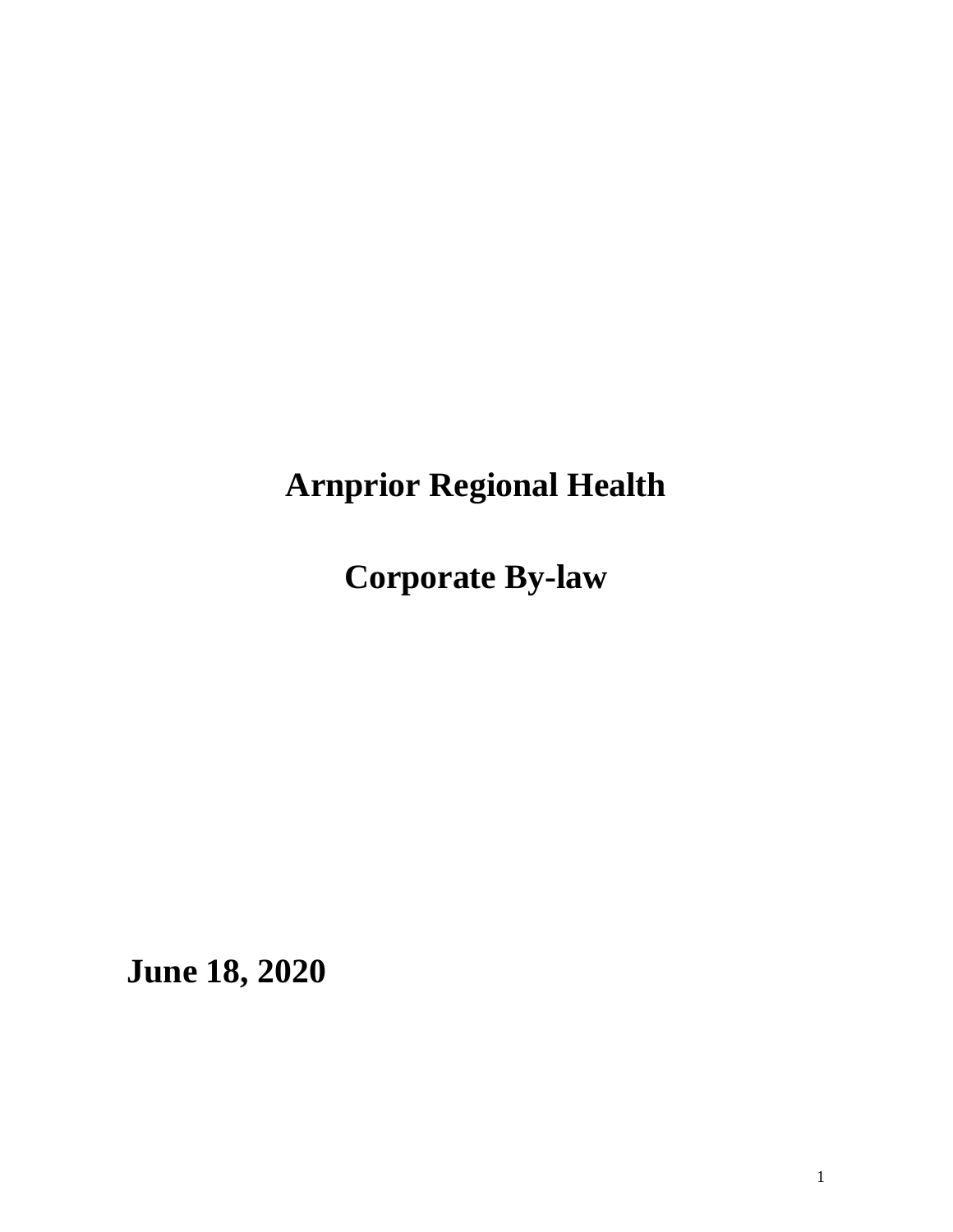| <b>Arnprior Regional Health</b> |                                                | $\mathbf{1}$ |
|---------------------------------|------------------------------------------------|--------------|
| By-law Number 1                 |                                                | 6            |
|                                 | ARNPRIOR REGIONAL HEALTH                       | 6            |
| Article 1                       |                                                | 6            |
|                                 | Interpretation                                 | 6            |
| 1.1                             | Definitions                                    | 6            |
| 1.2                             | Interpretation                                 | 7            |
| Article 2                       |                                                | $\tau$       |
| Membership in the Corporation   | $\tau$                                         |              |
| 2.1                             | Members                                        | $\tau$       |
| Article 3                       |                                                | 8            |
|                                 | Meetings of Members                            | 8            |
| 3.1                             | Location                                       | 8            |
| 3.2                             | <b>Annual Meetings</b>                         | 8            |
| 3.3                             | <b>Calling Meetings</b>                        | 8            |
| 3.4                             | Quorum                                         | 8            |
| 3.5                             | Notice                                         | 8            |
| 3.6                             | Votes                                          | 8            |
| 3.7                             | Chair of the Meeting                           | 9            |
| 3.8                             | <b>Adjourned Meetings of Members</b>           | 9            |
| 3.9                             | Notice of Adjourned Meetings                   | 9            |
| Article 4                       |                                                | 10           |
| Directors                       |                                                | 10           |
| 4.1                             | <b>Composition of Board</b>                    | 10           |
| 4.2                             | Duties and Responsibilities                    | 10           |
| 4.3                             | <b>Qualifications of Directors</b>             | 10           |
| 4.4                             | Vacation of Office                             | 11           |
| 4.5                             | Removal                                        | 11           |
| 4.6                             | Election, Term and Maximum Terms               | 11           |
| 4.7                             | Nomination Procedure for Election of Directors | 11           |
| 4.8                             | <b>Filling Vacancies</b>                       | 12           |
| 4.9                             | Directors' Remuneration                        | 12           |
| Article 5                       |                                                | 12           |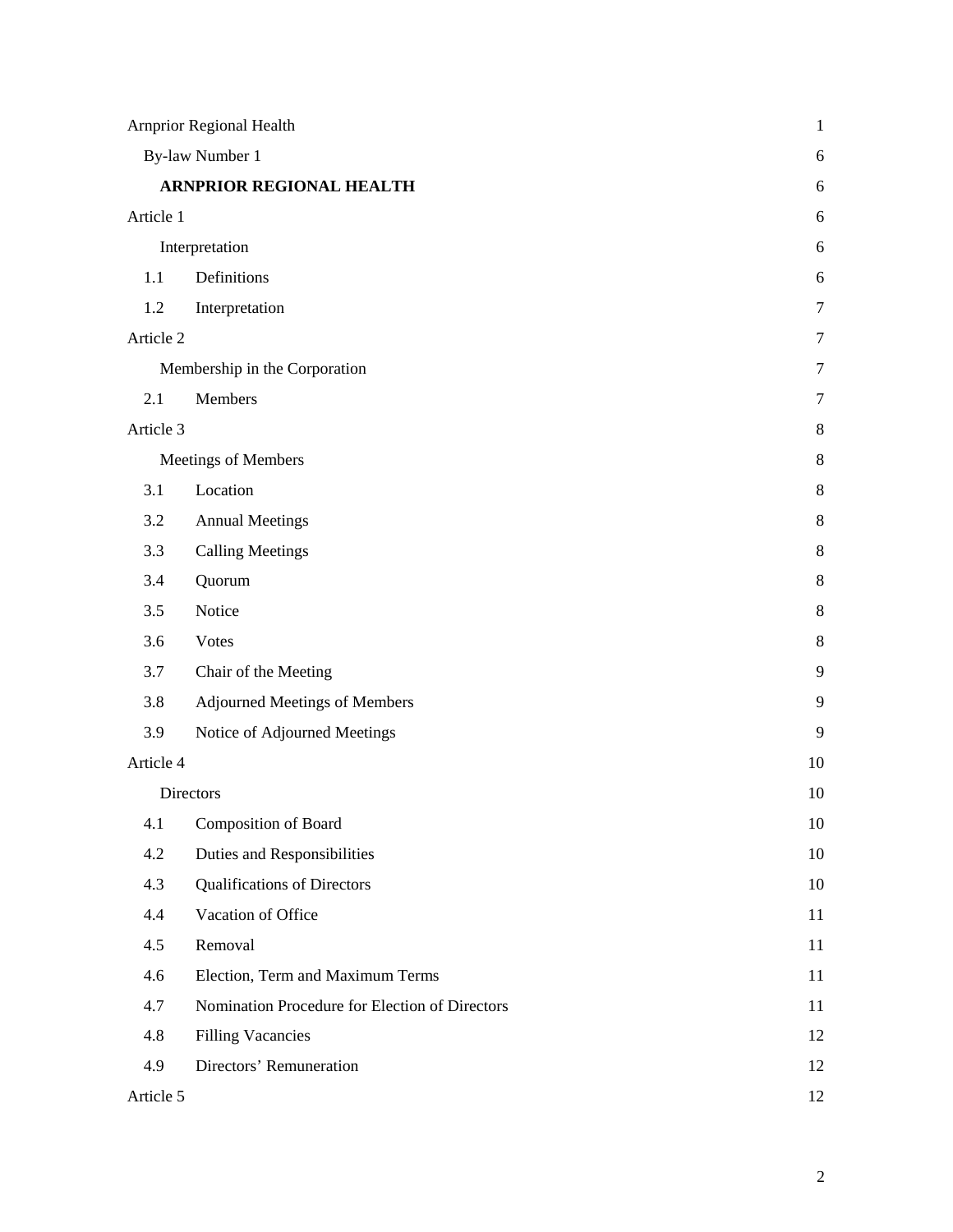|                                      | Meetings of Directors                                        | 12 |
|--------------------------------------|--------------------------------------------------------------|----|
| 5.1                                  | Meetings of Directors                                        | 12 |
| 5.2                                  | <b>Regular Meetings</b>                                      | 12 |
| 5.3                                  | <b>Telephone Meetings</b>                                    | 12 |
| 5.4                                  | Notices                                                      | 13 |
| 5.5                                  | Quorum                                                       | 13 |
| 5.6                                  | First Meeting of New Board                                   | 13 |
| 5.7                                  | Persons Entitled to be Present                               | 13 |
| 5.8                                  | Voting                                                       | 13 |
| 5.9                                  | <b>Casting Vote</b>                                          | 13 |
| 5.10                                 | Polls                                                        | 13 |
| 5.11                                 | Adjournment of the Meeting                                   | 13 |
| 5.12                                 | Notice of Adjourned Meeting                                  | 13 |
| Article 6                            |                                                              | 14 |
| Interest of Directors in Contracts   |                                                              | 14 |
| 6.1                                  | Declaration of Conflict                                      | 14 |
| Article 7                            |                                                              | 14 |
| Protection of Officers and Directors |                                                              | 14 |
| 7.1                                  | Directors' Liability                                         | 14 |
| 7.2                                  | Indemnities to Directors and Others                          | 15 |
| Article 8                            |                                                              | 15 |
|                                      | Committees                                                   | 15 |
| 8.1                                  | Committees                                                   | 15 |
| 8.2                                  | Functions, Duties, Responsibilities and Powers of Committees | 15 |
| 8.3                                  | Committee Members, Chair, Voting                             | 16 |
| 8.4                                  | Procedures at Committee Meetings                             | 16 |
| 8.5                                  | <b>Executive Committee</b>                                   | 16 |
| Article 9                            |                                                              | 16 |
|                                      | Officers                                                     | 16 |
| 9.1                                  | Officers                                                     | 16 |
| 9.2                                  | Terms of Office                                              | 17 |
| Article 10                           |                                                              | 17 |
|                                      | Duties of Officers                                           | 17 |
| 10.1                                 | Chair of the Board                                           | 17 |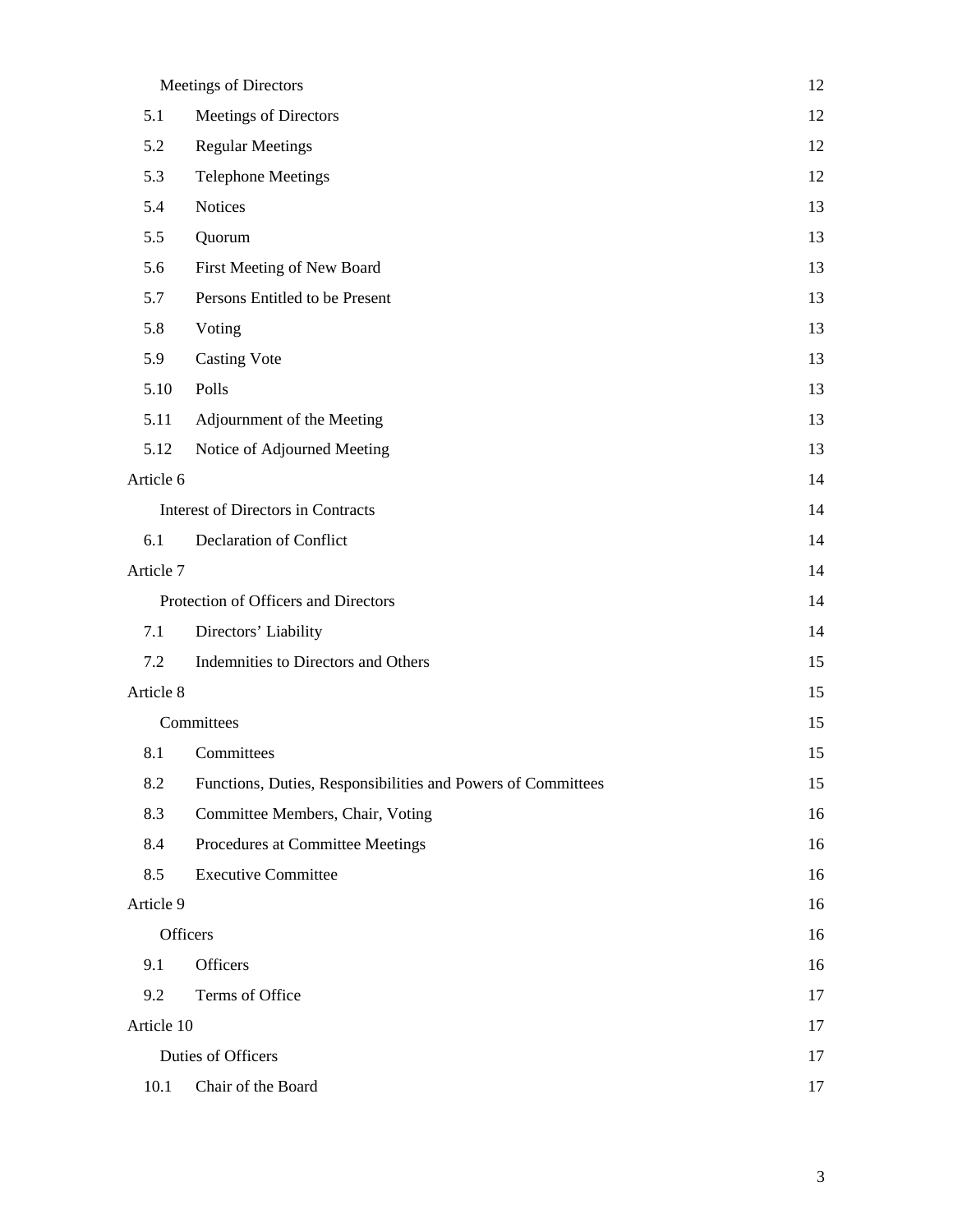| 10.2       | Vice Chair                                                   | 17 |
|------------|--------------------------------------------------------------|----|
| 10.3       | Chief Executive Officer                                      | 17 |
| 10.4       | Secretary                                                    | 17 |
| 10.5       | Other Officers                                               | 17 |
| Article 11 |                                                              | 18 |
|            | Organization and Financial                                   | 18 |
| 11.1       | Seal                                                         | 18 |
| 11.2       | <b>Execution of Documents</b>                                | 18 |
| 11.3       | Other Signing Officers                                       | 18 |
| 11.4       | <b>Banking Arrangements</b>                                  | 18 |
| 11.5       | Financial Year                                               | 18 |
| 11.6       | Appointment of Auditor                                       | 18 |
| 11.7       | <b>Borrowing Power</b>                                       | 18 |
| 11.8       | Investments                                                  | 19 |
| Article 12 |                                                              | 19 |
|            | <b>Books and Records</b>                                     | 19 |
| 12.1       | <b>Books and Records</b>                                     | 19 |
| Article 13 |                                                              | 19 |
|            | Confidentiality                                              | 19 |
| 13.1       | Confidentiality                                              | 19 |
| 13.2       | <b>Board Spokesperson</b>                                    | 19 |
| Article 14 |                                                              | 19 |
|            | Professional Staff                                           | 19 |
| 14.1       | Professional Staff                                           | 19 |
| Article 15 |                                                              | 19 |
|            | Matters Required by the Public Hospitals Act                 | 19 |
| 15.1       | Committees and Programs Required by the Public Hospitals Act | 19 |
| 15.2       | <b>Fiscal Advisory Committee</b>                             | 20 |
| 15.3       | <b>Chief Nursing Executive</b>                               | 20 |
| 15.4       | Nurses and other Staff and Professionals on Committees       | 20 |
| 15.5       | <b>Retention of Written Statements</b>                       | 20 |
| 15.6       | Occupational Health and Safety Program                       | 20 |
| 15.7       | Health Surveillance Program                                  | 20 |
| 15.8       | <b>Organ Donation</b>                                        | 21 |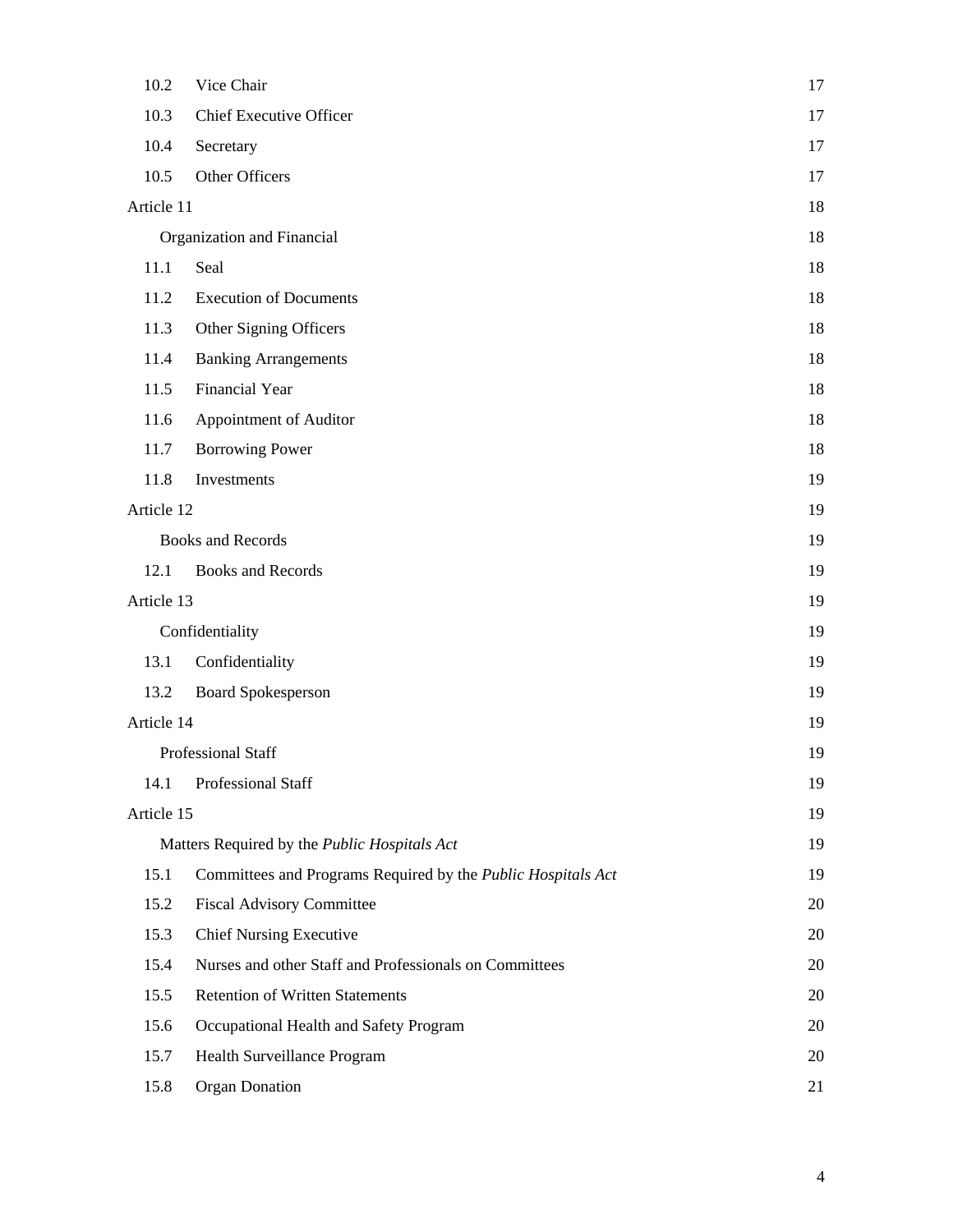| Article 16                            |                                         | 21 |
|---------------------------------------|-----------------------------------------|----|
| <b>Rules and Procedures</b>           |                                         | 21 |
| 16.1                                  | Rules of Order                          | 21 |
| 16.2                                  | Rules                                   | 21 |
| Article 17                            | 21                                      |    |
| Unincorporated Volunteer Associations |                                         |    |
| 17.1                                  | Authorization                           | 21 |
| Article 18                            |                                         | 22 |
| <b>Notices</b>                        |                                         | 22 |
| 18.1                                  | Notice                                  | 22 |
| 18.2                                  | Computation of Time                     | 22 |
| 18.3                                  | <b>Omissions and Errors</b>             | 22 |
| 18.4                                  | Waiver of Notice                        | 22 |
| Article 19                            |                                         | 23 |
|                                       | Amendment of By-laws                    | 23 |
| 19.1                                  | Amendment                               | 23 |
| 19.2                                  | <b>Effect of Amendment</b>              | 23 |
| 19.3                                  | Member Approval                         | 23 |
| 19.4                                  | Amendments to Professional Staff By-law | 23 |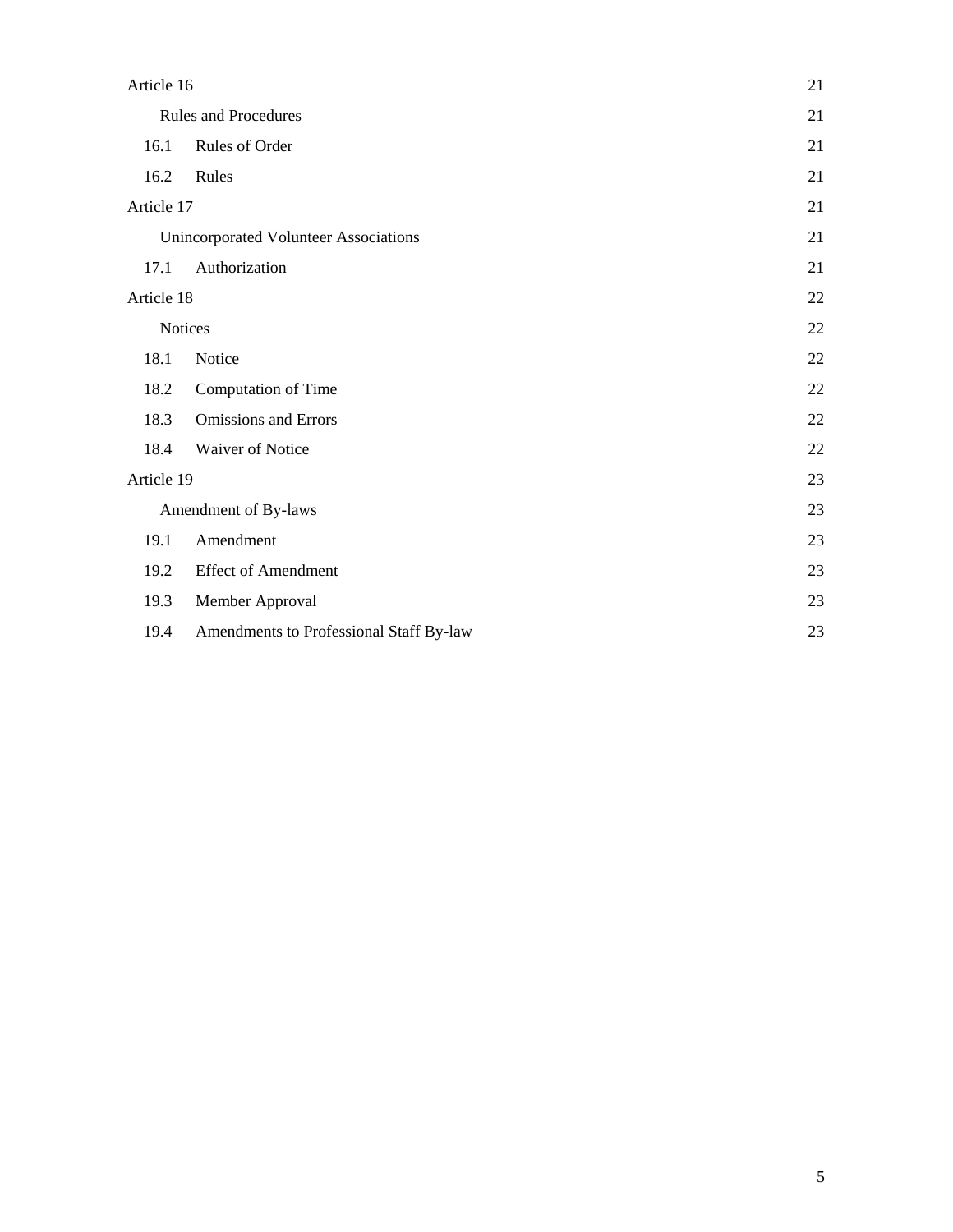#### **By-law Number 1**

# **ARNPRIOR REGIONAL HEALTH**

A By-law relating to the transaction of the business and affairs of Arnprior Regional Health (the "**Corporation**").

**Be it enacted** as a By-law of the Corporation as follows (this By-law replaces and repeals all previous administrative by-laws of the Corporation):

# **Article 1**

# Interpretation

#### **1.1 Definitions**

In this By-law and all other by-laws of the Corporation, unless the context otherwise requires:

- (a) "**Act**" means the *Corporations Act* (Ontario) and where the context requires, includes the regulations made under it and any statute that may be substituted therefor, as from time to time amended;
- (b) "**Board**" means the Board of Directors of the Corporation;
- (c) "**Chair**" means the Chair of the Board;
- (d) "**Chief of Staff**" means the member of the Medical Advisory Committee appointed by the Board as Chair of the Medical Advisory Committee;
- (e) "**Chief Executive Officer**" means, in addition to "administrator" as defined in the *Public Hospitals*  Act, the President and Chief Executive Officer of the Corporation;
- (f) "**Chief Nursing Executive**" means the senior nurse employed by the Hospital who reports directly to the Chief Executive Officer and is responsible for nursing services provided in the Hospital;
- (g) "**Dentist**" means a dental practitioner in good standing with the College of Dental Surgeons of Ontario;
- (h) "**Dental Staff**" means the Dentists who have been appointed by the Board to the Dental Staff;
- (i) "**Director**" means a member of the Board;
- (j) "*Ex-officio*" means membership "by virtue of office" and includes all rights, responsibilities, and power to vote unless otherwise specified;
- (k) "**Extended Class Nursing Staff**" means those Registered Nurses in the Extended Class who are:
	- (i) nurses that are employed by the Hospital and are authorized to diagnose, prescribe for or treat out-patients in the Hospital; and
	- (ii) nurses who are not employed by the Hospital and to whom the Board has granted privileges to diagnose, prescribe for or treat out-patients in the Hospital;
- (l) "**Hospital**" means the public Hospital operated by the Corporation and includes the nursing home owned and operated by the Corporation;
- (m) "**Hospital Auxiliary**" means the auxiliary association(s) and voluntary support organization(s) of the Corporation;
- (n) "**Medical Advisory Committee**" means the Medical Advisory Committee established by the Board as required by the *Public Hospitals Act*;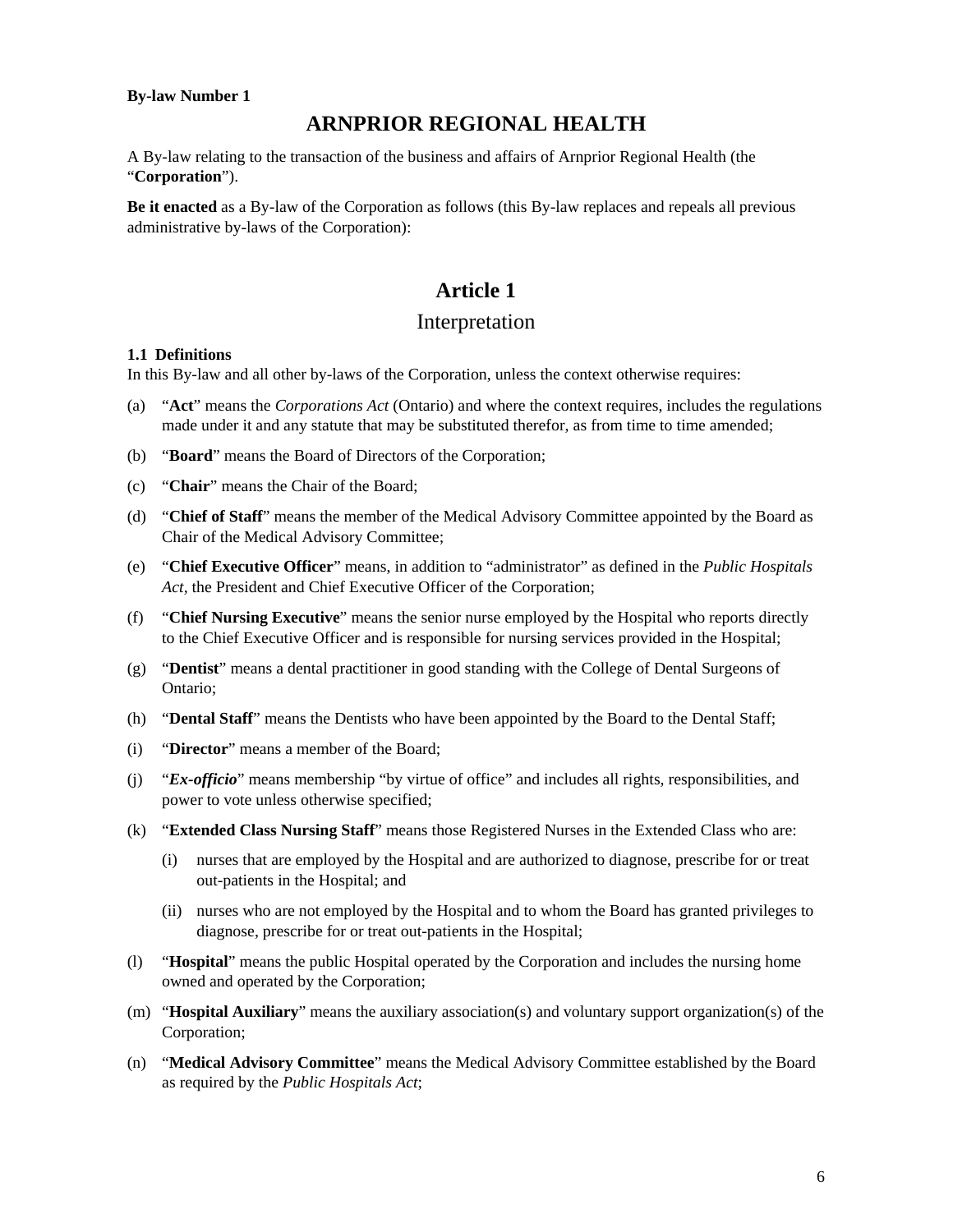- (o) "**Medical Staff**" means the Physicians who have been appointed to the Medical Staff by the Board;
- (p) "**Members**" means members of the Corporation as described in Article 2;
- (q) "**Midwife**" means a midwife in good standing with the College of Midwives of Ontario;
- (r) "**Midwifery Staff**" means the Midwives who have been appointed to the Midwifery Staff by the Board;
- (s) "**Patient**" means, unless otherwise specified or the context otherwise requires, any in-patient or outpatient of the Corporation;
- (t) "**Person**" means and includes any individual, corporation, partnership, firm, joint venture, syndicate, association, trust, government, government agency, board, commission or authority, or any other form of entity or organization;
- (u) "**Physician**" means a medical practitioner in good standing with the College of Physicians and Surgeons of Ontario;
- (v) "**Professional Staff**" means the Medical Staff, Dental Staff, Midwifery Staff and Extended Class Nursing Staff;
- (w) "*Public Hospitals Act*" means the *Public Hospitals Act* (Ontario), and, where the context requires, includes the regulations made under it and any statute that may be substituted therefor, as from time to time amended;
- (x) "**Registered Nurse in the Extended Class**" means a member of the College of Nurses of Ontario who is a registered nurse and holds an extended certificate of registration under the *Nursing Act, 1991*;
- (y) "**Rules**" means a rule adopted by the Board in accordance with section 16.2; and
- (z) "**Special Resolution**" means a resolution passed by the Directors and confirmed with or without variation by at least two thirds (2/3) of the votes cast by those entitled to vote and voting at a general meeting of the Members of the Corporation duly called for the purpose, or at an annual meeting, or in lieu of such confirmation, by consent in writing of all Members entitled to vote at such meeting.

### **1.2 Interpretation**

In this By-law and in all other by-laws of the Corporation, unless the context otherwise requires, words importing the singular number shall include the plural number and vice versa and references to persons shall include firms and corporations and words importing one gender shall include the opposite.

# **Article 2**

# Membership in the Corporation

### **2.1 Members**

The membership of the Corporation shall be limited to the Directors from time to time of the Corporation who shall be ex-officio Members, with all voting and other rights afforded to Members, for so long as they serve as Directors.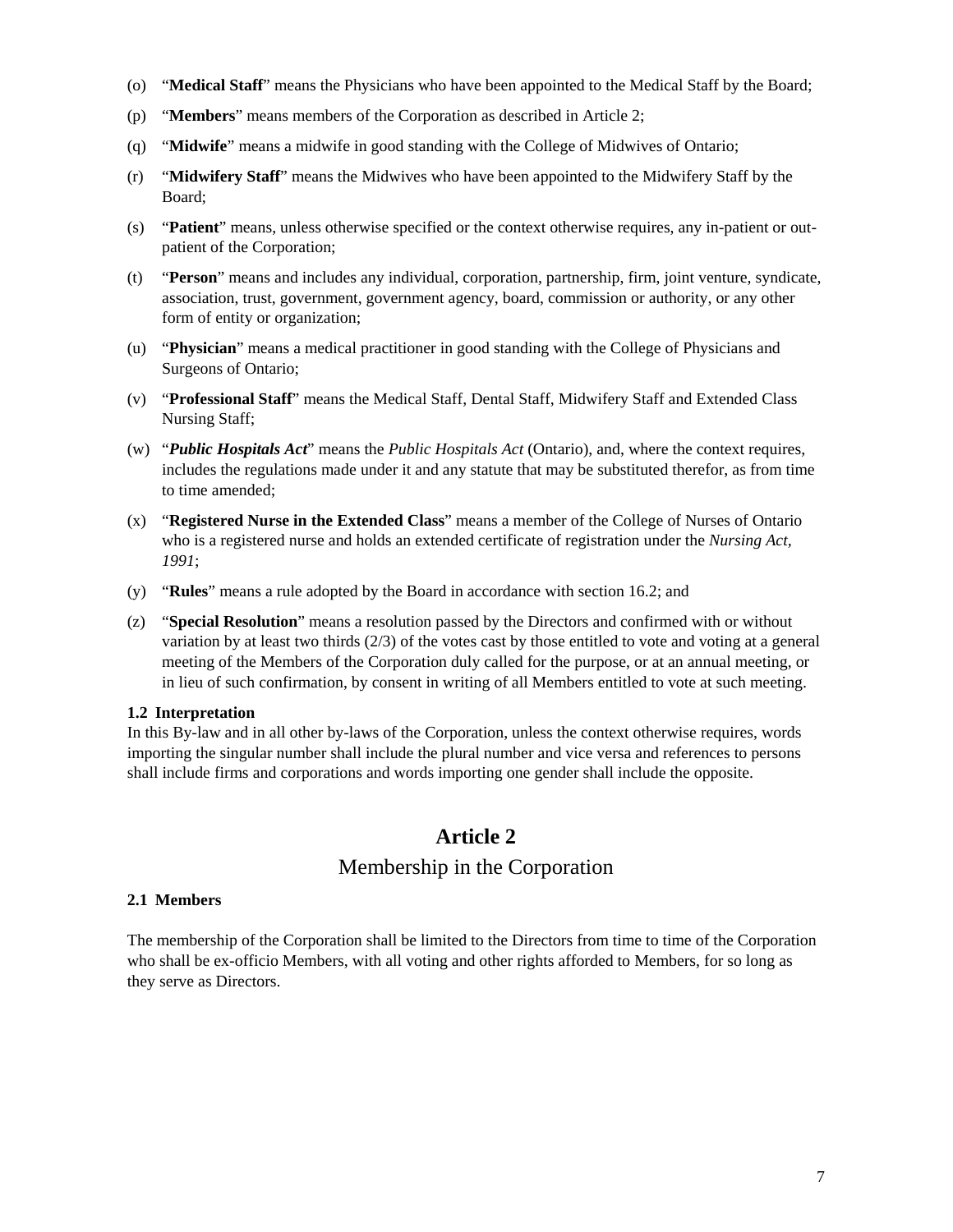### **2.3 Non-Transferrable**

The interest of a Member in the Corporation is not transferable.

### **2.4 Fees**

No fees shall be payable by the Members.

# **Article 3**

# Meetings of Members

### **3.1 Location**

Meetings of the Members shall be held at the head office of the Corporation or at any place in Ontario as the Board may determine.

### **3.2 Annual Meetings**

In accordance with the *Public Hospitals Act*, the annual meeting of Members shall be held between the 1st day of April and the 31st day of July of each year.

### **3.3 Calling Meetings**

The Board or Chair shall have power to call, at any time, an annual or general meeting of the Members of the Corporation.

### **3.4 Quorum**

Six (6) Members entitled to vote present in person at a meeting will constitute a quorum at a meeting of Members.

### **3.5 Notice**

Notice of meetings of Members shall be given by one of the following methods:

- (a) by sending it to each Member entitled to notice by one of the methods set out in section 18.1 addressed to the Members at their most recent addresses as shown on the Corporation's records at least ten (10) days prior to the meeting; or
- (b) by publication at least once a week for two (2) successive weeks next preceding the meeting in a newspaper or newspapers circulated in the municipality or municipalities in which the Members entitled to notice of the Corporation reside as shown by their addresses on the records of the Corporation.

#### **3.6 Votes**

- (a) Each Member entitled to vote and in attendance at a meeting shall have the right to exercise one vote.
- (b) At all meetings of Members of the Corporation every question shall be determined by a majority of votes unless otherwise specifically provided by statute or by this By-law. In the case of an equality of votes, the Chair does not have a second or casting vote.
- (c) Votes at all meetings of Members shall be cast in person and not by proxy.
- (d) Every question submitted to any meeting of Members shall be decided in the first instance by a show of hands and in the case of an equality of votes, whether on a show of hands or at a poll, the chair of the meeting shall have a second vote to break the tie.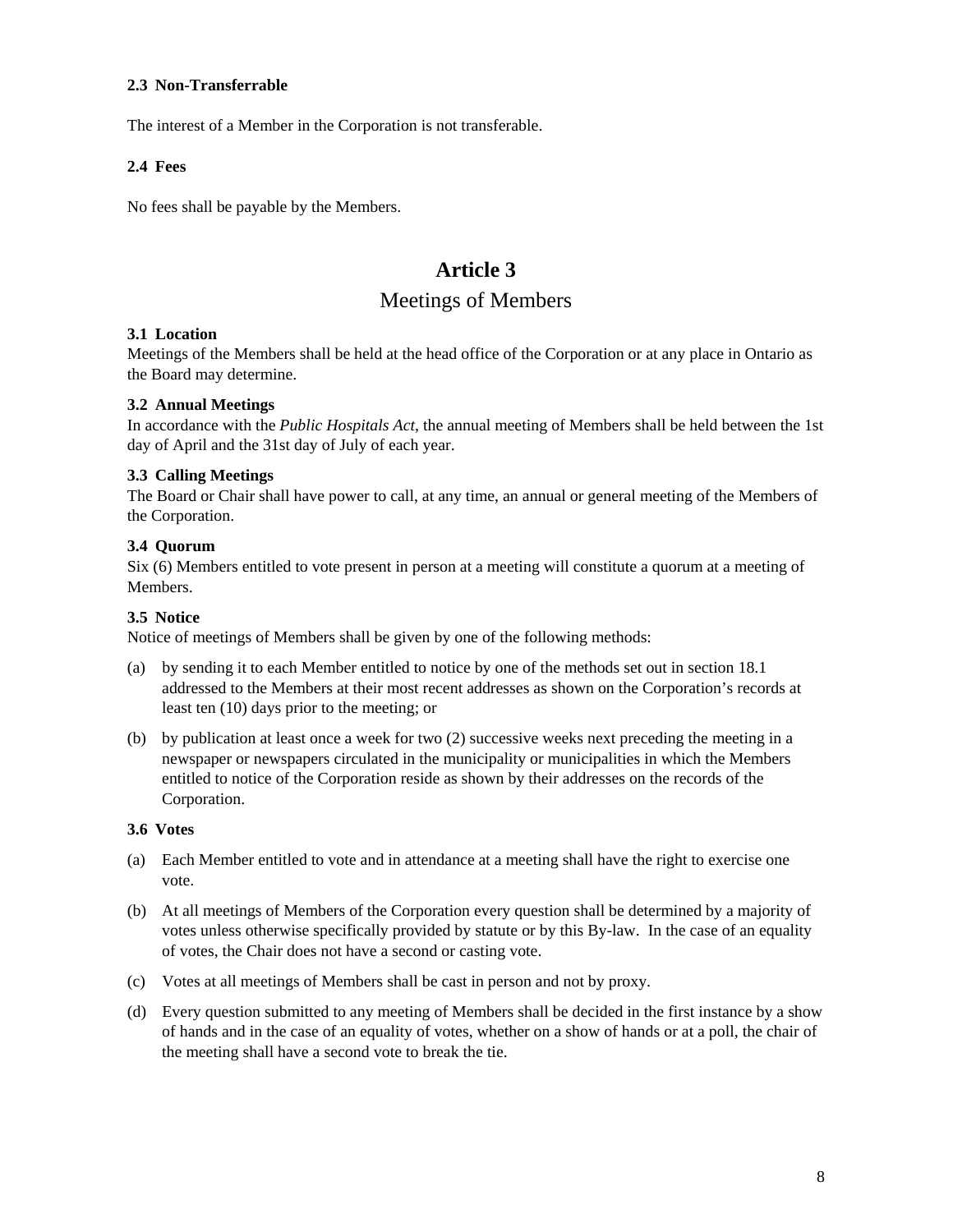- (e) At any meeting of Members, unless a poll is demanded, a declaration by the chair of the meeting that a resolution has been carried or carried unanimously or by a particular majority or lost or not carried by a particular majority shall be conclusive evidence of the fact.
- (f) A poll may be demanded either before or after any vote by show of hands by any Member entitled to vote at the meeting. If a poll is demanded on the election of a chair or on the question of adjournment it shall be taken forthwith without adjournment. If a poll is demanded on any other question or as to the election of Directors, the vote shall be taken by ballot in such manner and either at once, later in the meeting or after adjournment as the chair of the meeting directs. The result of a poll shall be deemed to be the resolution of the meeting at which the poll was demanded. A demand for a poll may be withdrawn.

### **3.7 Chair of the Meeting**

The chair of a meeting of the Members of the Corporation shall be:

- (a) the Chair of the Corporation; or
- (b) a Vice Chair of the Corporation, if the Chair is absent or is unable to act; or
- (c) a chair elected by the Members present if the Chair and Vice Chairs are absent or unable to act. The Secretary shall preside at the election of the chair of the meeting, but if the Secretary is not present, the Directors, from those present, shall choose a Director to preside at the election.

### **3.8 Adjourned Meetings of Members**

If within one-half (½) hour after the time appointed for a meeting of the Members of the Corporation, a quorum is not present, the meeting shall stand adjourned until a day to be determined by the Board.

### **3.9 Notice of Adjourned Meetings**

Not less than three (3) days notice of an adjourned meeting of Members shall be given in such manner as the Board may determine.

### **3.10 Special Meetings**

- (a) The Board or the Chair may call a special meeting of the Corporation.
- (b) Not less than ten percent (10%) of the Members entitled to vote at a meeting proposed to be held may, in writing, requisition the Directors to call a special meeting of the Members for any purpose connected with the affairs of the Corporation which are properly within the purview of the Members' role in the Corporation and that is not inconsistent with the Act and shall be limited to the purpose or purposes set out in the notice for such special meeting. The requisition shall be deposited at the Head Office of the Corporation and may consist of several documents in like forms signed by one or more requisitioners.
- (c) Notice of a special meeting shall be given in the same manner as provided in Article 3.3. If the Directors, acting in their sole discretion, determine that the requisition meets the qualifications set out in paragraph (b), the Directors shall call and hold such meeting within twenty-one days from the date of the deposit of the requisition.
- (d) The notice of a special meeting shall specify the purpose or purposes for which it is called.

### **3.11 Business at Annual Meeting**

At each annual meeting, in addition to the other business transacted, the following reports and statements shall be presented: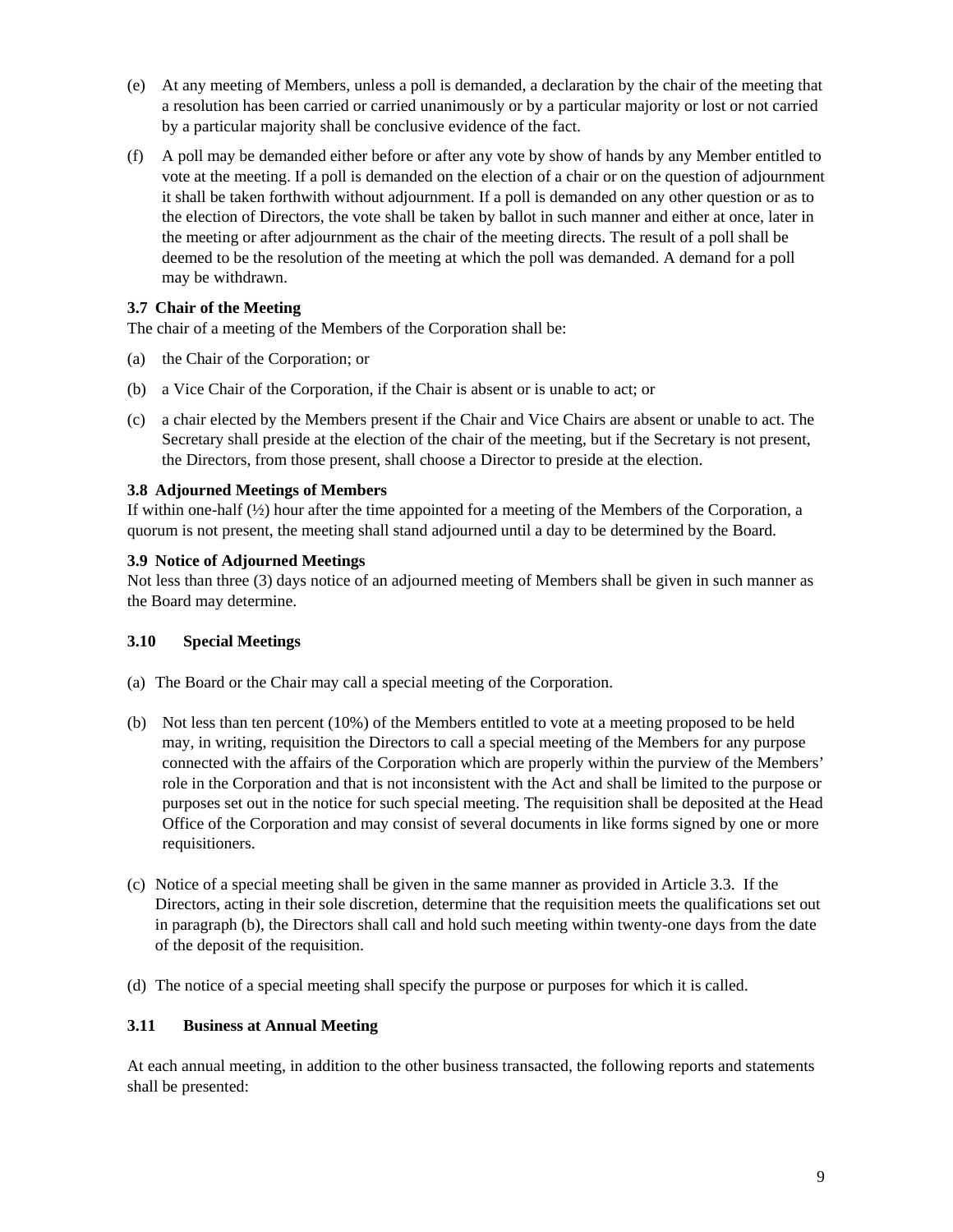- (a) minutes of the previous annual meeting;
- (b) the report of the Chair of the Board;
- (c) report of the auditor including presentation of the audited financial statements;
- (d) the report of the Chief Executive Officer;
- (e) the report of the Chief of Staff;
- (f) election of Directors; and
- (g) appointment of the Auditors.

# **Article 4**

### **Directors**

### **4.1 Composition of Board**

The Board shall consist of:

- (a) twelve (12) Directors who satisfy the criteria set out in section 4.3 and who are elected by the Members entitled to vote in accordance with section 4.7 or appointed in accordance with section 4.9; and,
- (b) the Chief Executive Officer, the Chief of Staff, the President of the Medical Staff and the Chief Nursing Executive, as *ex-officio* non-voting Directors.

### **4.2 Duties and Responsibilities**

The Board shall govern and oversee the management of the affairs of the Corporation and may exercise all such other powers and do all such other acts and things as the Corporation is, by its charter or otherwise, authorized to exercise and do.

In so acting, every Director and Officer shall:

(a) act honestly and in good faith with a view to the best interests of the Corporation; and

(b) exercise the care, diligence and skill that a reasonably prudent individual would exercise in comparable circumstances.

### **4.3 Qualifications of Directors**

No person shall be qualified for election or appointment as a Director referred to in subsection 4.1(a) if he or she:

- (a) is less than eighteen (18) years of age;
- (b) has the status of a bankrupt; and
- (c) except by resolution of the Board, is a current employee or member of the Professional Staff (except those employees or members of the Professional Staff identified in section 4.1(b)); is a spouse, child, parent, brother, or sister of a current employee or member of the Professional Staff; or is a person who lives in the same household as a current employee or member of the Professional Staff.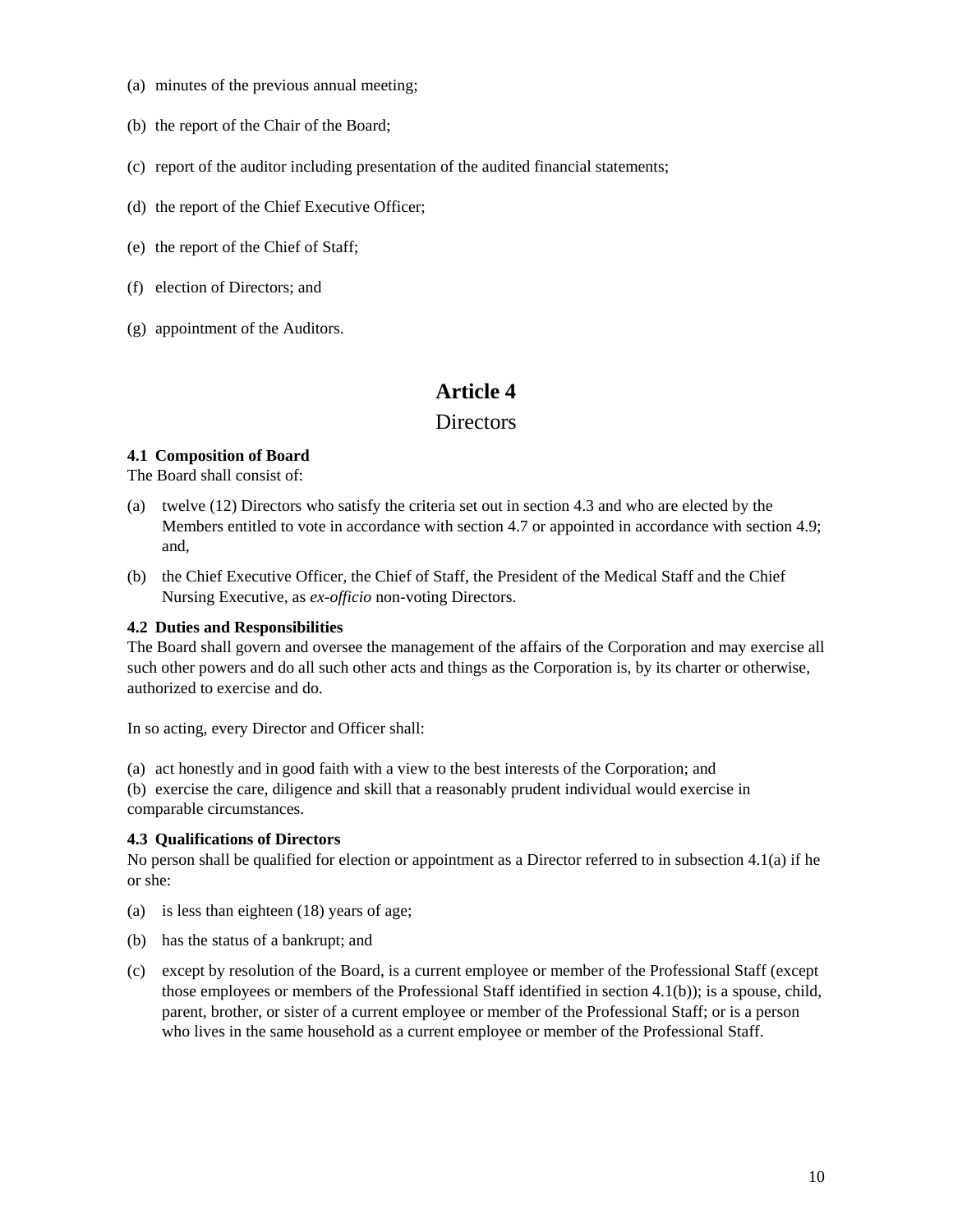### **4.4 Vacation of Office**

The office of a Director shall be automatically vacated:

- (a) if a Director shall resign such office by delivering a written resignation to the Secretary of the Corporation;
- (b) if the Director becomes bankrupt;
- (c) if the Director is found by a court or legal adjudicator to be mentally incompetent; or
- (d) if, in the case of an elected Director, he or she ceases to meet the requirements of subsection 4.3(c) or becomes a person referred to in subsection 4.3(c) except by resolution of the Board.

Where there is a vacancy in the Board, the remaining Directors may exercise all the powers of the Board so long as a quorum remains in office.

#### **4.5 Removal**

The office of a Director may be vacated by a simple majority resolution of the Board:

- (a) if a Director, without being granted a leave of absence by the Board, is absent for three (3) consecutive meetings of the Board, or if a Director is absent for one quarter  $(\frac{1}{4})$  or more of the meetings of the Board in any twelve (12) month period; or
- (b) if a Director fails to comply with the *Public Hospitals Act*, the Act, the Corporation's Letters Patent, by-laws, Rules, policies and procedures adopted by the Board, including without limitation, confidentiality and conflict of interest requirements.

#### **4.6 Election, Term and Maximum Terms**

- (a) Directors shall be elected and shall retire in rotation as herein provided. The Directors referred to in subsection 4.1(a) shall be elected for a term of three (3) years provided that each such Director shall hold office until the earlier of the date on which their office is vacated pursuant to sections 4.4 or 4.5 or until the end of the meeting at which his or her successor is elected or appointed. Four (4) Directors shall retire from office each year subject to re-election as permitted by paragraph (b).
- (b) Each Director referred to in subsection 4.1(a) shall be eligible for re-election provided that such Director shall not be elected or appointed for a term that will result in the Director serving more than nine (9) consecutive years. Such Director may also be eligible for re-election for another term or terms (to a maximum of nine (9) consecutive years) if one (1) year or more has elapsed since the termination of his or her last term. In determining a Director's length of service as a Director, service prior to the coming into force of this By-law shall be included, including partial terms.
- (c) Notwithstanding paragraph (b), the Board may by resolution extend the term of a Director who has been elected as Chair so that the Chair may serve his or her full three (3) year term as Chair.

#### **4.7 Nomination Procedure for Election of Directors**

Nominations made for the election of Directors at a meeting of Members may be made only by the Board in accordance with the nominating and election procedure set out below. For greater certainty, no nominations shall be accepted by the Members of the Corporation which are not submitted and approved by the Board in accordance with the Board approved process. The decision of the Board as to whether or not a candidate is qualified to stand for election shall be final.

- (a) The Board shall appoint a committee to act as the nominating committee of the Board.
- (b) The Committee shall:
	- (i) solicit names of individuals who could act as Directors;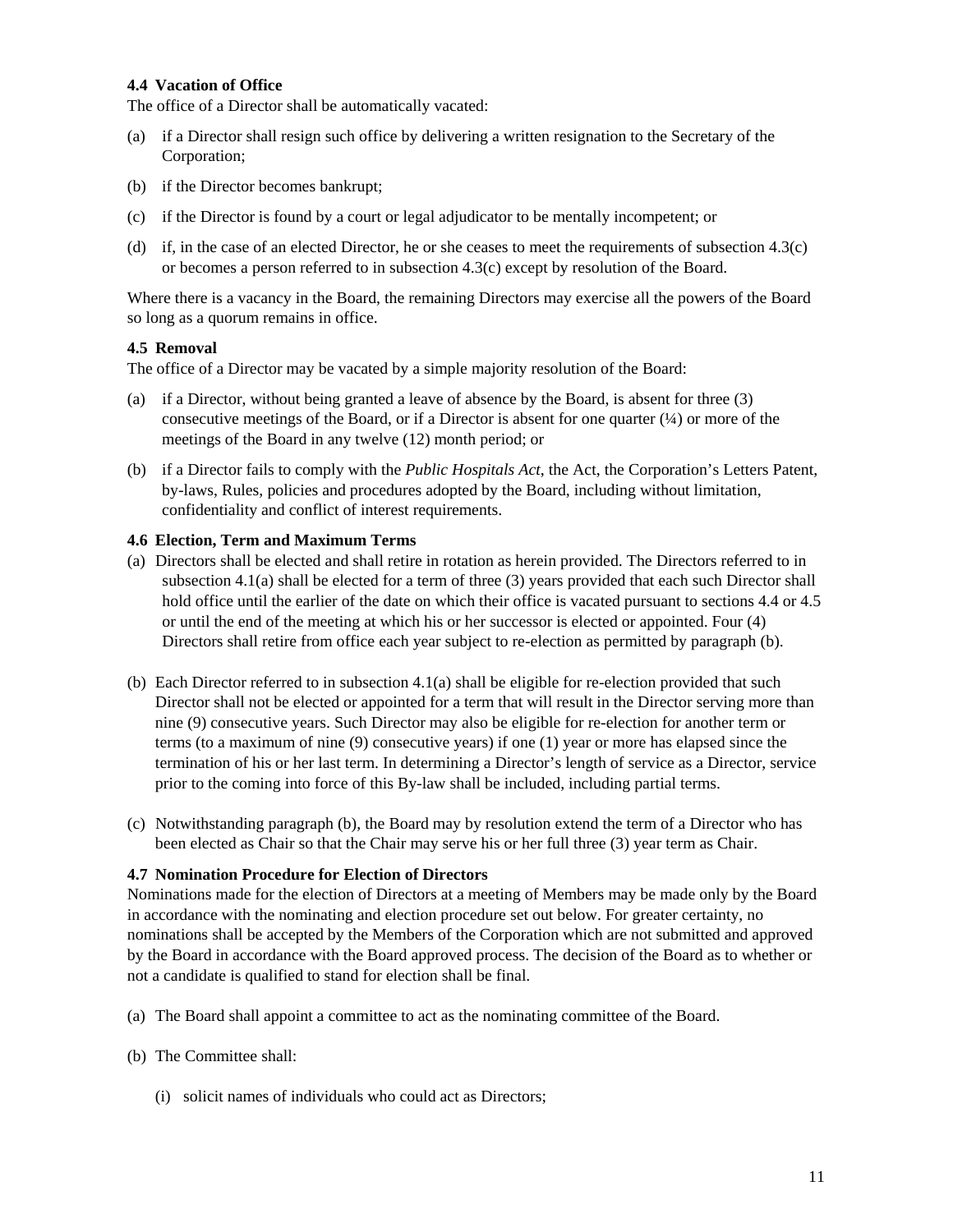- (ii) review short-listed applications and candidates, including interviews, to determine the best candidates;
- (iii) nominate individuals for presentation to the Board to fill any vacancies on the Board and use best efforts to ensure that the candidates possess a broad range of skills and experience and are reflective of the population served by the hospital;
- (iv) apply objective criteria (including any criteria as established by the Board from time to time in its Guidelines for the Selection of Directors Policy) to determine the appropriate candidates;
- (v) present to the Board, for approval at an in-camera session of the Board, a slate of candidates for election as Directors; the number of candidates on the slate must not exceed the number of vacancies on the Board; and
- (vi) if requested by the Board, present to the Board at an in-camera session of the Board, the name of each candidate considered and a brief description of the candidate's qualifications.
- (c) The slate of candidates as approved by the Board will be presented to the Members at the annual meeting. Provided the slate is moved and seconded, the candidates shall be elected by acclamation.

#### **4.8 Filling Vacancies**

- (a) So long as there is a quorum of Directors in office, any vacancy occurring in the Board of Directors may be filled by a qualified person appointed for the remainder of the term by the Directors then in office.
- (b) In the absence of a quorum of the Board, or if the vacancy has arisen from a failure of the Members to elect the number of Directors required to be elected at any meeting of Members, the Board shall forthwith call a meeting of Members to fill the vacancy. A Director so appointed or elected shall hold office for the unexpired portion of the term vacated.

#### **4.9 Directors' Remuneration**

The Directors shall serve as such without remuneration and no Director shall directly or indirectly receive any profit from his or her position as such provided that a Director may be reimbursed reasonable expenses incurred by the Director in the performance of his or her duties.

# **Article 5**

### Meetings of Directors

#### **5.1 Meetings of Directors**

The Board shall meet at such times and in such places as may be determined by the Board, the Chair, a Vice Chair or the Chief Executive Officer. Special meetings of the Board may be called by the Chair, a Vice Chair or by the Chief Executive Officer and shall be called by the Secretary upon receipt of the written request of four (4) Directors.

#### **5.2 Regular Meetings**

The Board may appoint one (1) or more days for regular meetings of the Board at a place and time named. A copy of any resolution of the Board fixing the place and time of regular meetings of the Board shall be given to each Director forthwith after being passed and no other notice shall be required for any such regular meeting.

#### **5.3 Telephone Meetings**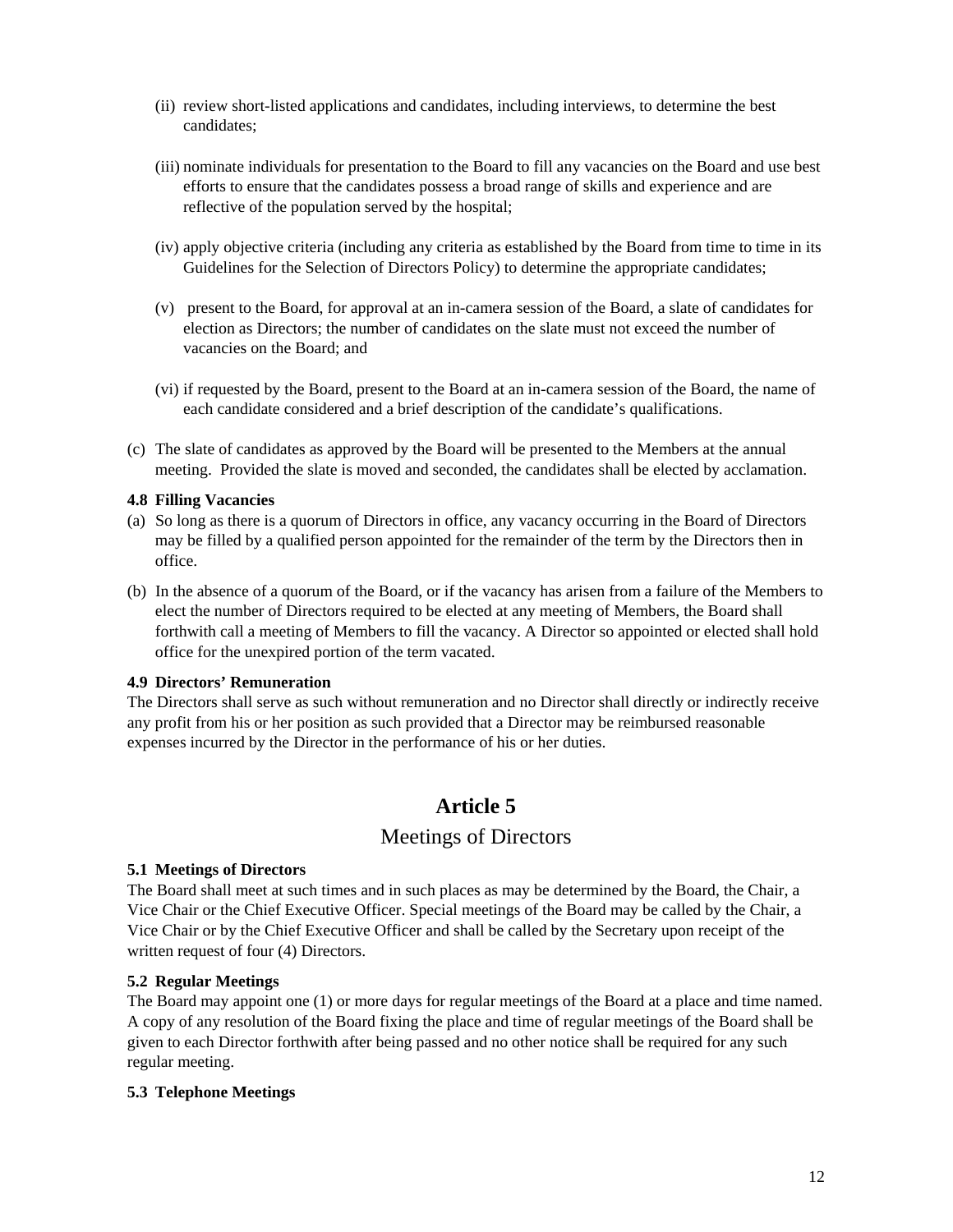If all the Directors present at or participating in the meeting consent, a meeting of Directors or a meeting of a committee of the Board may be held by such telephone, electronic or other communication facilities that permit all persons participating in the meeting to communicate with each other simultaneously and instantaneously, and the Director or committee member participating in the meeting by those means is deemed to be present at the meeting.

### **5.4 Notices**

Notice of meetings, other than regular meetings, shall be given to all Directors at least forty-eight (48) hours prior to the meeting. The Chair, a Vice Chair or the Chief Executive Officer may call a meeting on less notice, by such means as are deemed appropriate, provided that notice is given to all Directors and the majority of the Directors consent to the holding of such meeting. In calculating the said forty-eight (48) hour notice period Saturdays, Sundays and statutory holidays shall be excluded.

### **5.5 Quorum**

A majority of the voting Directors (excluding the life Directors) shall constitute a quorum.

### **5.6 First Meeting of New Board**

Provided a quorum of Directors is present, each newly elected Board may, without notice, hold its first meeting immediately following the meeting of Members at which such Board is elected.

### **5.7 Persons Entitled to be Present**

Guests may attend meetings of the Board with the consent of the meeting on the invitation of the Chair or Chief Executive Officer. The Board may adopt a policy from time to time with respect to the attendance of the public at meetings of the Board.

### **5.8 Voting**

Each Director present at a meeting of the Board shall be entitled to one (1) vote on each matter. A Director shall not be entitled to vote by proxy. Any question arising at any meeting of the Board or any committee of the Board, shall be decided by a majority of votes.

### **5.9 Casting Vote**

In the case of an equality of votes, the Chair shall not have a second vote.

### **5.10 Polls**

The vote on any question shall be taken by secret ballot if so demanded by any Director present and entitled to vote. Such ballots shall be counted by the chair of the meeting. Otherwise a vote shall be taken by a show of hands. A declaration by the chair of the meeting that a resolution has been carried by a particular majority or not carried shall be conclusive.

### **5.11 Adjournment of the Meeting**

If within one-half  $(\frac{1}{2})$  hour after the time appointed for a meeting of the Board a quorum is not present, the meeting shall stand adjourned until a day within two (2) weeks to be determined by the chair of the meeting.

### **5.12 Notice of Adjourned Meeting**

At least twenty-four (24) hours notice of the adjourned meeting by an appropriate means shall be given to each Director; provided that in calculating such twenty-four (24) hour notice period Saturday, Sundays and statutory holidays shall be excluded.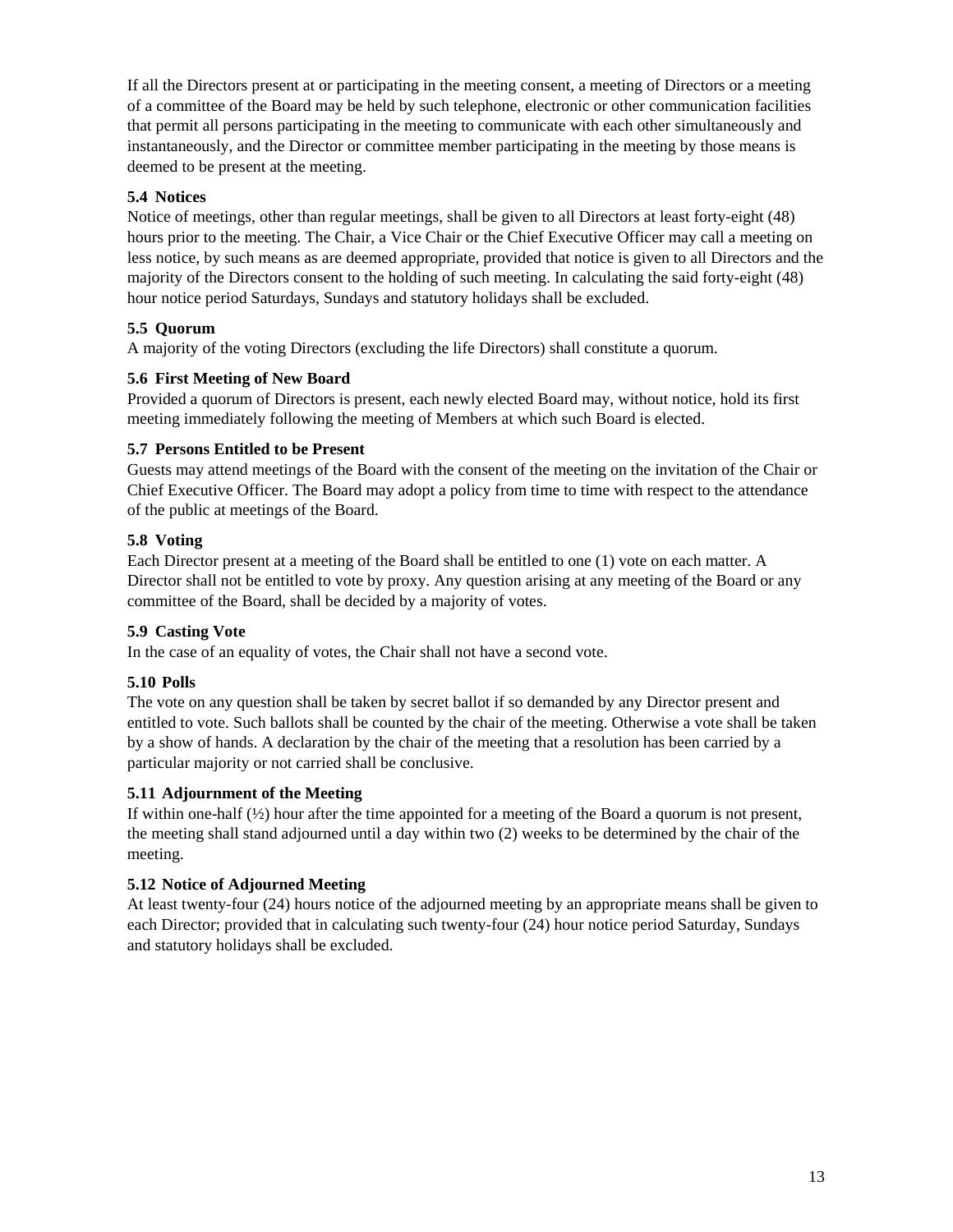# **Article 6**

# Interest of Directors in Contracts

### **6.1 Declaration of Conflict**

- (a) Any Director who is in any way, directly or indirectly, interested in a contract or proposed contract with the Corporation shall disclose in writing or have entered in the minutes, the nature and extent of such Director's interest in such contract or proposed contract with the Corporation.
- (b) The disclosure required by subsection  $6.1(a)$ , shall be made:
	- (i) at the meeting at which a proposed contract is first considered if the Director is present, and otherwise, at the first meeting after the Director becomes aware of the contract or proposed contract;
	- (ii) if the Director was not then interested in a proposed contract, at the first meeting after such Director becomes so interested; or
	- (iii) if the Director becomes interested after a contract is made, at the first meeting held after the Director becomes so interested.
- (c) A Director referred to in subsection 6.1(a) is not liable to account for any profit made on the contract by the Director or by a corporate entity, business firm or organization in which the Director has a material interest, provided:
	- (i) the Director disclosed the Director's interest in accordance with subsection 6.1(b) or (e); and
	- (ii) the Director has not voted on the contract.
- (d) A Director referred to in subsection 6.1(a) shall not vote on any resolution to approve the contract and shall not take part in the discussion or consideration of, or in any way attempt to influence the voting on any question with respect thereto and shall exit the meeting when the applicable issue is under consideration.
- (e) For the purposes of this section 6.1, a general notice to the Directors by a Director declaring that the person is a director or officer of or has a material interest in a body corporate, business firm or organization and is to be regarded as interested in any contract made therewith, is a sufficient declaration of interest in relation to any contract so made.
- (f) The provisions of this Article are in addition to any conflict of interest policy adopted by the Board from time to time.

# **Article 7**

# Protection of Officers and Directors

### **7.1 Directors' Liability**

Any Director or officer of the Corporation shall not be liable for any act, receipt, neglect or default of any other Director, officer or employee or for any loss, damage or expense happening to the Corporation through any deficiency of title to any property acquired by the Corporation or for any deficiency of any security upon which any moneys of the Corporation shall be invested or for any loss or damage arising from bankruptcy, insolvency or tortious act of any person including any person with whom any moneys, securities or effects shall be deposited or for any loss, conversion, or misappropriation of or any damage resulting from any dealings with any moneys, securities or other assets belonging to the Corporation or for any other loss, damage or misfortune which may happen in the execution of the duties of such Director's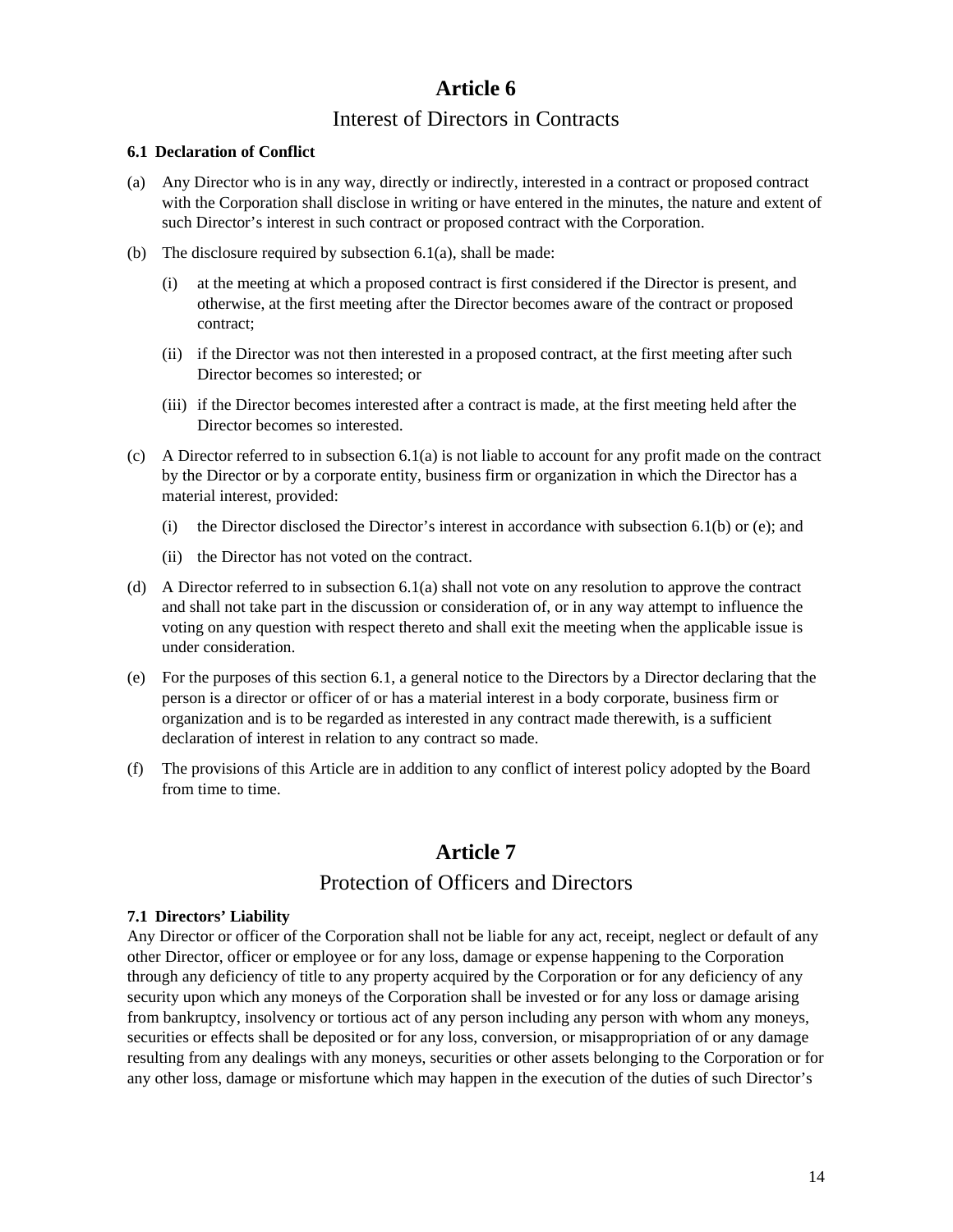or officer's respective office unless such occurrence is as a result of such Director's or officer's own wilful neglect or default.

### **7.2 Indemnities to Directors and Others**

Every Director or officer of the Corporation and his or her heirs, executors, administrators and estates and effects, respectively, shall from time to time and at all times, be indemnified and saved harmless out of the funds of the Corporation from and against:

- (a) all costs, charges and expenses whatsoever which such Director or officer sustains or incurs in or about any action, suit or proceedings which is brought, commenced or prosecuted against him or her, for or in respect of any act, deed, matter or thing whatsoever, made, done or permitted by him or her, in or about the execution of the duties of his or her office; and
- (b) all other costs, charges and expenses which he or she sustains or incurs in or about or in relation to the affairs of the Corporation, except such costs, charges or expenses as are occasioned by his or her own wilful neglect or default.
- (c) The indemnity provided for in the preceding paragraph:
	- (i) shall not apply to any liability which a Director or officer of the Corporation may sustain or incur as the result of any act or omission as a member of the Professional Staff of the Corporation; and
	- (ii) shall be applicable only if the Director or officer of the Corporation acted honestly and in good faith with a view to the best interests of the Corporation and in the case of criminal or administrative action or proceeding that is enforceable by a monetary penalty, had reasonable grounds for believing that his or her conduct was lawful.

### **7.3 Insurance**

The Corporation shall purchase and maintain insurance for the benefit of any Director, officer or other individual acting on behalf of the Corporation against any liability incurred in that individual's capacity as a Director, officer or other individual acting on behalf of the Corporation, except where the liability relates to that individual's failure to act honestly and in good faith with a view to the best interests of the Corporation.

# **Article 8**

# **Committees**

### **8.1 Committees**

The Board may establish committees from time to time. The Board shall determine the duties of such committees. The committees of the Board shall be:

- (a) Standing Committees, being those committees whose duties are normally continuous; and
- (b) Special Committees, being those committees appointed for specific duties whose mandate shall expire with the completion of the tasks assigned.

### **8.2 Functions, Duties, Responsibilities and Powers of Committees**

The functions, duties, responsibilities and powers of committees shall be provided in the resolution of the Board by which such committee is established or in terms of reference adopted by the Board.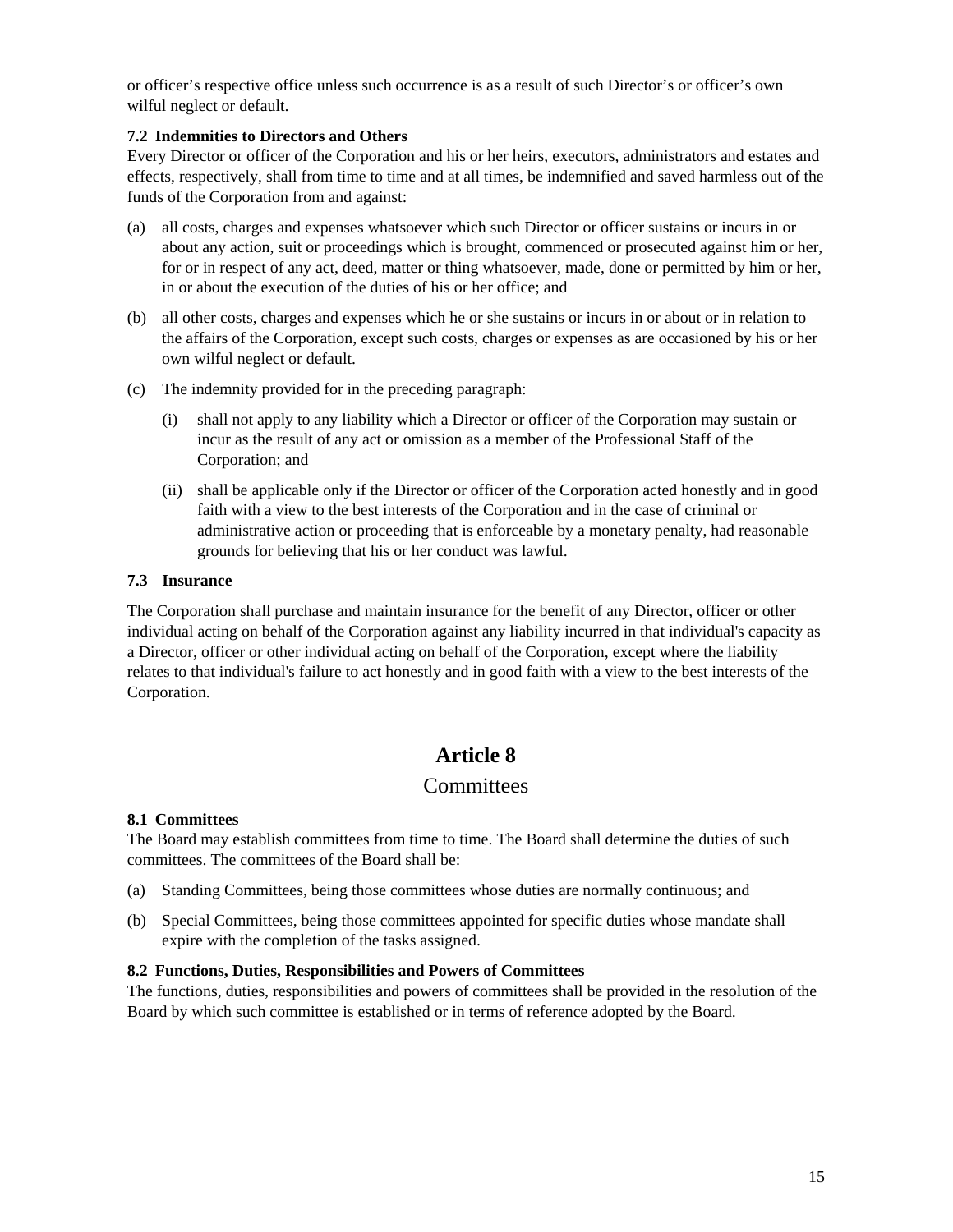### **8.3 Committee Members, Chair, Voting**

- (a) Unless otherwise provided by by-law or by Board resolution, the Board shall appoint the members of the committee, the chair of the committee and, if desirable, the vice chair thereof. The members of any committee (other than an Executive Committee, if any) need not be Directors of the Corporation.
- (b) The members and the chair and vice chair of a committee will hold their office at the will of the Board. Each chair of a Standing Committee shall be a member of the Board.
- (c) Unless otherwise provided, the Chair of the Board and Chief Executive Officer shall be ex-officio members of all committees; they shall have the right to vote and shall count for the purposes of quorum.
- (d) Unless otherwise provided, all Committee members shall have the right to vote.

#### **8.4 Procedures at Committee Meetings**

Procedures at and quorum for committee meetings shall be determined by the chair of each committee, unless established by the Board by resolution or by way of general committee regulations from time to time.

#### **8.5 Executive Committee**

(a) The Board shall elect an Executive Committee consisting of not fewer than three (3) elected Directors and may delegate to the Executive Committee any powers of the Board, subject to such restrictions, as may be imposed by the Board by resolution. The Executive Committee shall fix its quorum at not less than a majority of its members. Any Executive Committee member may be removed by a majority vote of the Board.

- (b) The Executive Committee shall include:
	- (i) the Board Chair;
	- (ii) the Board Vice-Chair;
	- (iii) any other Chairs of standing Board committees;
	- (iv) the Chief Executive Officer, non-voting; and
	- (v) the Chief of Staff, non-voting.

# **Article 9**

### **Officers**

#### **9.1 Officers**

The officers of the Corporation shall include:

- (a) Chair of the Board;
- (b) Vice-Chair;
- (c) Chief Executive Officer; and
- (d) Secretary;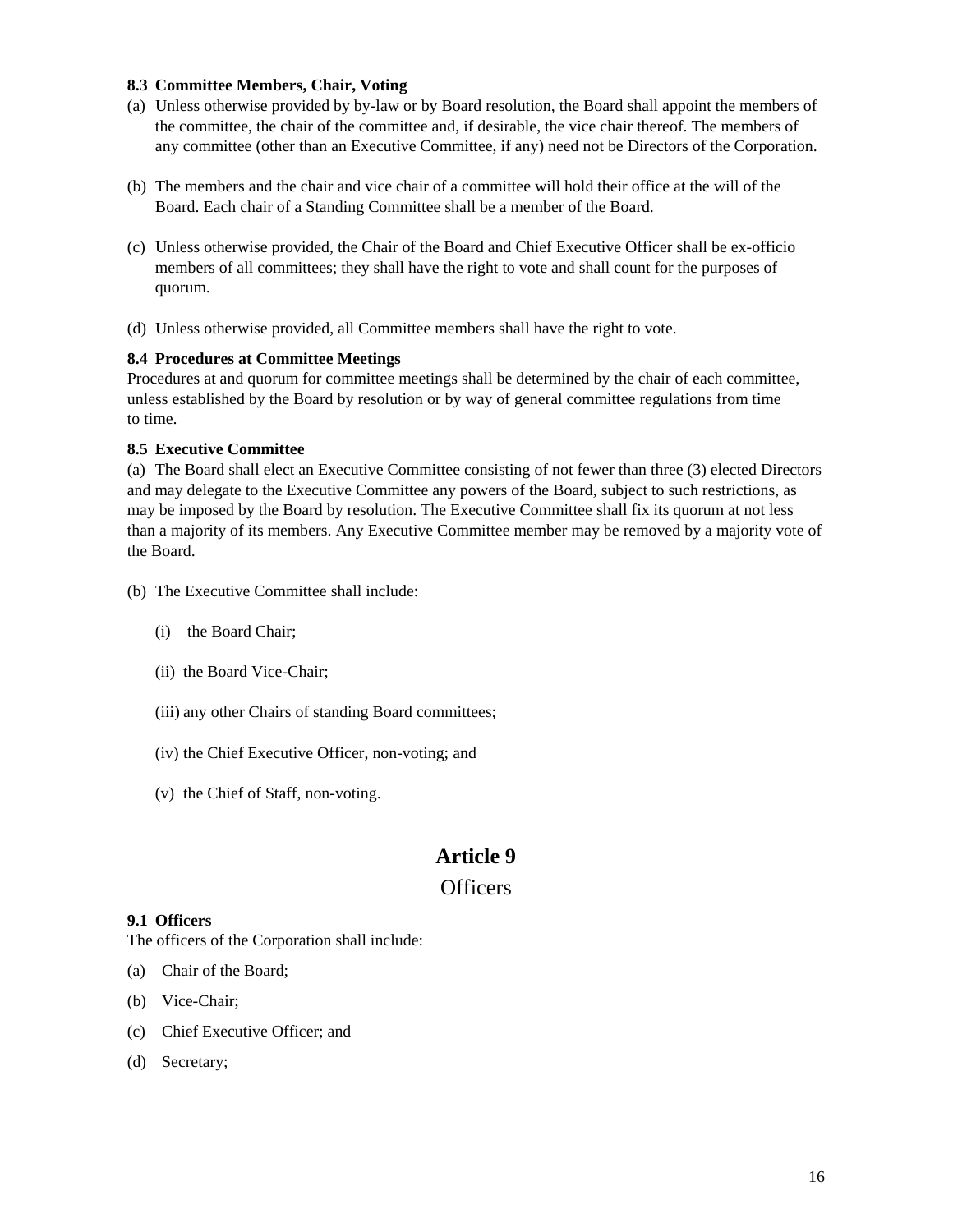and may include such other officers as the Board may by resolution determine. The officers shall be elected or appointed by resolution of the Board at the first meeting of the Board following the annual meeting of Members at which the Directors are elected or at such other times when a vacancy shall occur. A person may hold more than one office.

### **9.2 Terms of Office**

- (a) Unless otherwise provided in this By-law, the Chair of the Corporation shall hold office for three (3) years from the date of appointment or election until his or her successor is elected or appointed and shall be eligible for reappointment.
- (b) The Vice-Chair is intended to hold office for three (3) years from the date of appointment or election until their successor is elected or appointed, subject to reelection to the Board where applicable, and they are eligible for reappointment.
- (c) Officers shall be subject to removal by resolution of the Board at any time.

# **Article 10**

# Duties of Officers

### **10.1 Chair of the Board**

The Chair shall be elected by the Board from among the elected Directors. The Chair shall, when present, preside at all meetings of the Members and the Board and shall represent the Corporation and the Board as may be required or appropriate and shall have such other powers and duties as the Board may specify. The Chair shall be an *ex-officio* member of all committees of the Board. The Chair shall be elected for a three (3) year term.

### **10.2 Vice Chair**

A Vice Chair shall, in the absence or disability of the Chair, perform the duties and exercise the powers of the Chair and shall perform such other duties as shall from time to time assigned to the Vice Chair by the Board.

### **10.3 Chief Executive Officer**

The Chief Executive Officer shall be a Director, the President of the Corporation and the administrator of the Hospital for the purposes of the *Public Hospitals Act*. Subject to the authority of the Board, the Chief Executive Officer shall be responsible for the administration, organization and management of the affairs of the Corporation.

### **10.4 Secretary**

The Secretary shall carry out the duties of the secretary of the Corporation generally and shall attend or cause a recording secretary to attend all meetings of the Members, Board, Executive Committee and other committees to act as a clerk thereof and to record all votes and minutes of all proceedings in the books to be kept for that purpose. The Secretary shall give or cause to be given notice of all meetings of the Members and of the Board of Directors and shall perform such other duties as may be prescribed by the by-laws or the Board. The Board may appoint the Chief Executive Officer as the Secretary of the Corporation.

### **10.5 Other Officers**

The powers and duties of all other officers shall be such as the Board may from time to time determine. Any of the powers and duties of an officer to whom an assistant has been appointed may be exercised and performed by such an assistant unless the Board otherwise directs.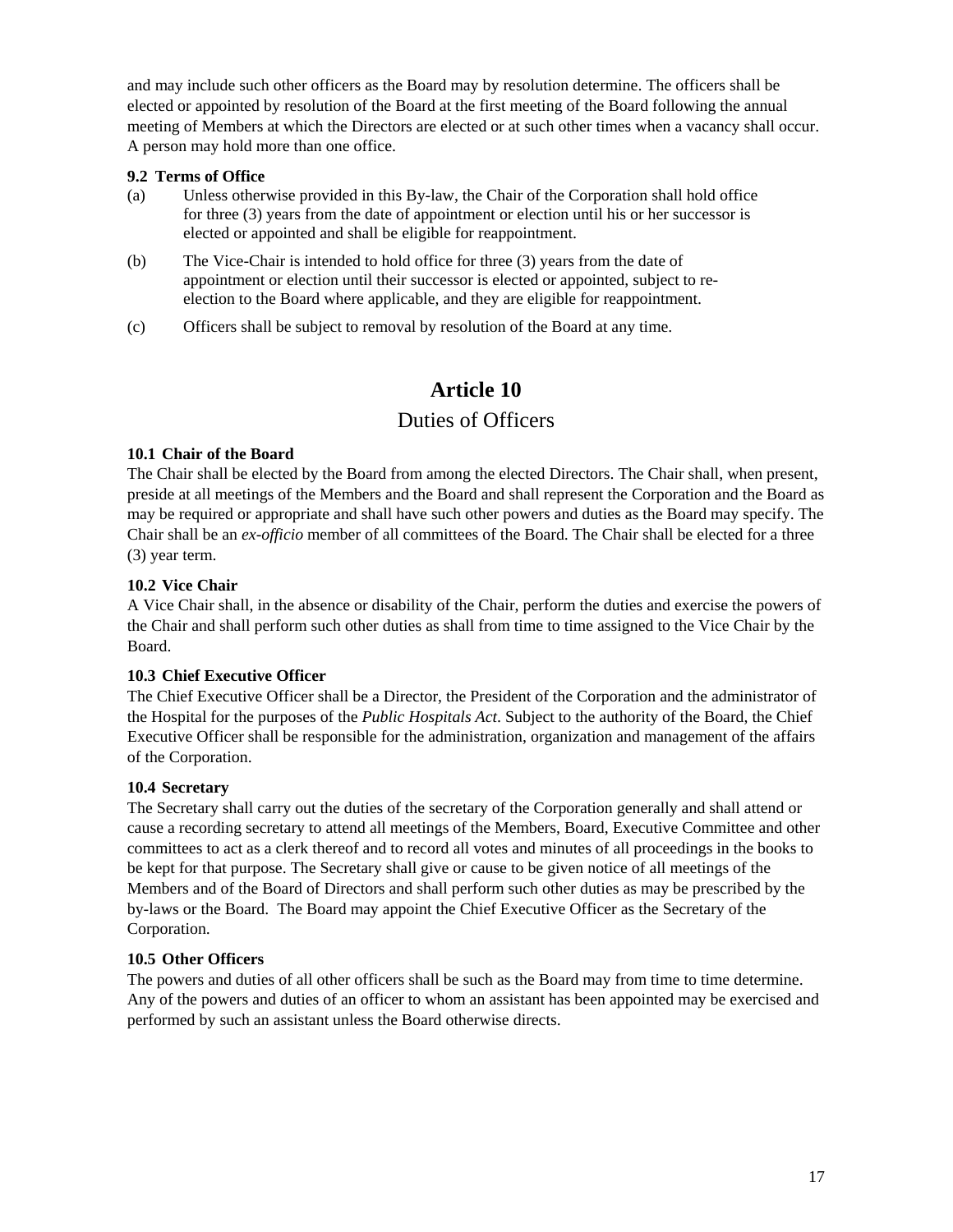# **Article 11**  Organization and Financial

# **11.1 Seal**

Until changed in accordance with the Act, the seal, an impression whereof is stamped in the margin hereof, shall be the seal of the Corporation.

### **11.2 Execution of Documents**

- (a) Subject to section 11.3, deeds, transfers, mortgages, conveyances, obligations, certificates or any other similar instruments or documents requiring the signature of the Corporation shall be signed by:
	- (i) any one of the Chair or a Vice Chair; and
	- (ii) the Chief Executive Officer (or designate).

 All instruments or documents so signed shall be binding upon the Corporation without any further authorization or formality.

(b) All contracts and agreements shall be signed as set out in the Board's Signing Authority Policy for Contracts, as amended from time to time.

### **11.3 Other Signing Officers**

In addition to the provisions of section 11.2, the Board may from time to time by resolution direct the manner in which and the person or persons by whom any particular instrument or class of instruments or document may or shall be signed. Any signing officer may affix the seal of the Corporation to any instrument or document and may certify a copy of any instrument, resolution, by-law or other document of the Corporation to be a true copy.

### **11.4 Banking Arrangements**

The banking business of the Corporation or any part thereof shall be transacted with such banks, trust companies or other financial institutions as the Board may, by resolution, from time to time determine.

### **11.5 Financial Year**

Unless otherwise determined by the Board and subject to the *Public Hospitals Act*, the fiscal year end of the Corporation shall be the last day of March in each year.

### **11.6 Appointment of Auditor**

The Members entitled to vote shall, at each annual meeting, appoint an auditor to audit the accounts of the Corporation and to report to the Members at the next annual meeting. The auditor shall hold office until the next annual meeting, provided that the Directors may fill any casual vacancy in the office of auditor. The remuneration of the auditor shall be fixed by the Board of Directors.

### **11.7 Borrowing Power**

Without limiting the borrowing powers of the Corporation as set forth in the Act, the Board may from time to time, on behalf of the Corporation, without authorization of the Members:

- (a) borrow money on the credit of the Corporation;
- (b) issue, sell or pledge securities (including bonds, debentures, notes or other similar obligations, secured or unsecured) of the Corporation; or
- (c) charge, mortgage, hypothecate or pledge all or any of the real or personal property of the Corporation, including book debts and unpaid calls, rights and powers, franchises and undertakings, to secure any securities or for any money borrowed, or other debt, or any other obligation or liability of the Corporation.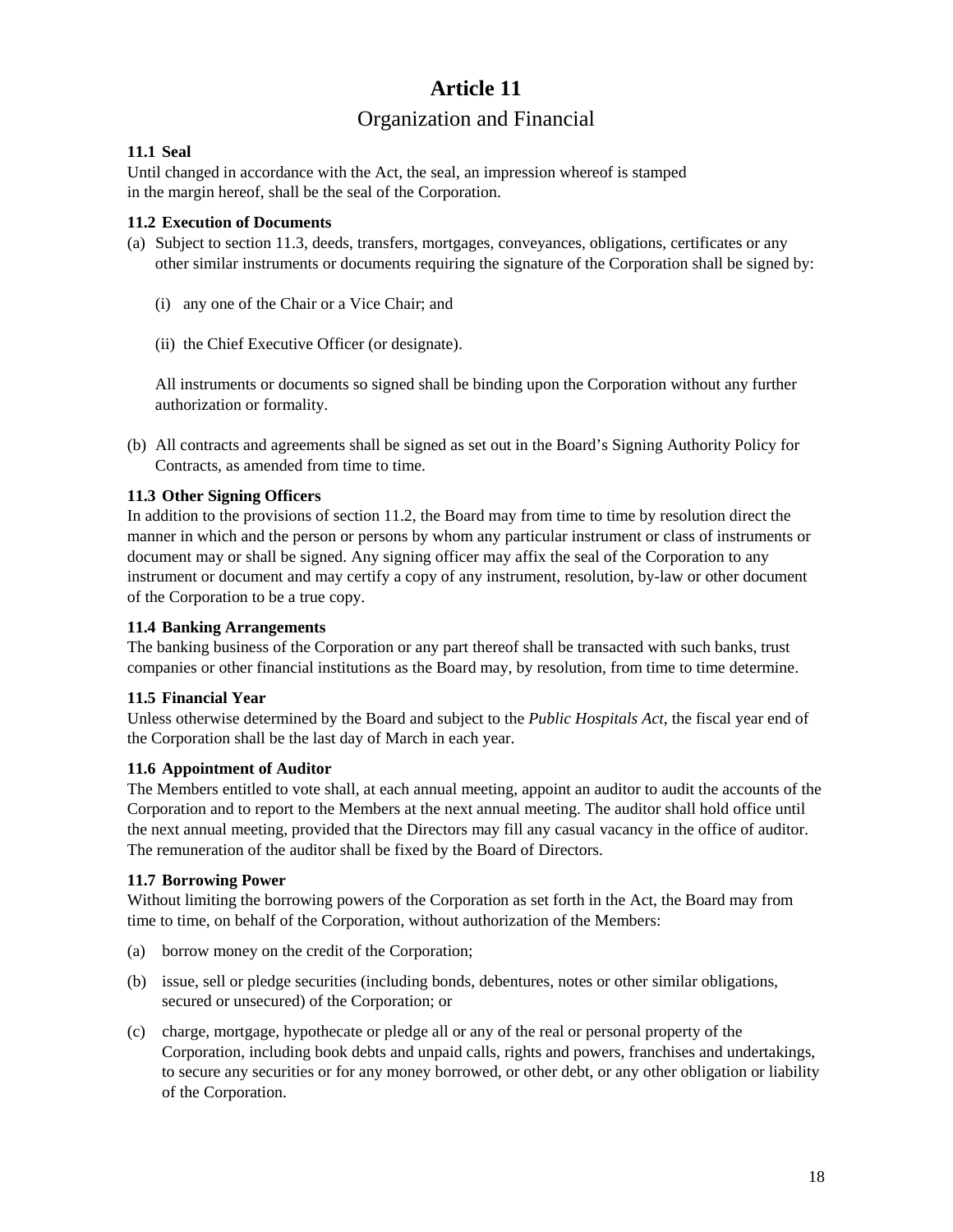#### **11.8 Investments**

Subject to the Corporation's charter, the Board is authorized to make or receive any investments which the Board in its discretion considers advisable.

# **Article 12**

### Books and Records

#### **12.1 Books and Records**

The Directors shall see that all necessary books and records of the Corporation required by the by-laws of the Corporation or by any applicable statute or law are regularly and properly kept.

# **Article 13**

# Confidentiality

### **13.1 Confidentiality**

Every Director, officer, member of the Professional Staff, member of a committee of the Board, employee and agent of the Corporation shall respect the confidentiality of matters:

- (a) brought before the Board;
- (b) brought before any committee;
- (c) dealt with in the course of the employee's employment or agent's activities; or
- (d) dealt with in the course of the Professional Staff member's activities in connection with the Corporation.

#### **13.2 Board Spokesperson**

The Board shall give authority to the Chair and the Chief Executive Officer to make statements to the news media or public about matters brought before the Board; the Board may give other Directors similar authority with respect to specific matters brought before the Board.

# **Article 14**

### Professional Staff

#### **14.1 Professional Staff**

There shall be a Professional Staff of the Hospital whose appointment and functions shall be as set out in the Professional Staff By-law of the Corporation.

# **Article 15**

# Matters Required by the *Public Hospitals Act*

### **15.1 Committees and Programs Required by the** *Public Hospitals Act*

The Board shall ensure that the Corporation establishes such committees and undertakes such programs as are required pursuant to the *Public Hospitals Act*, including a medical advisory committee and a fiscal advisory committee.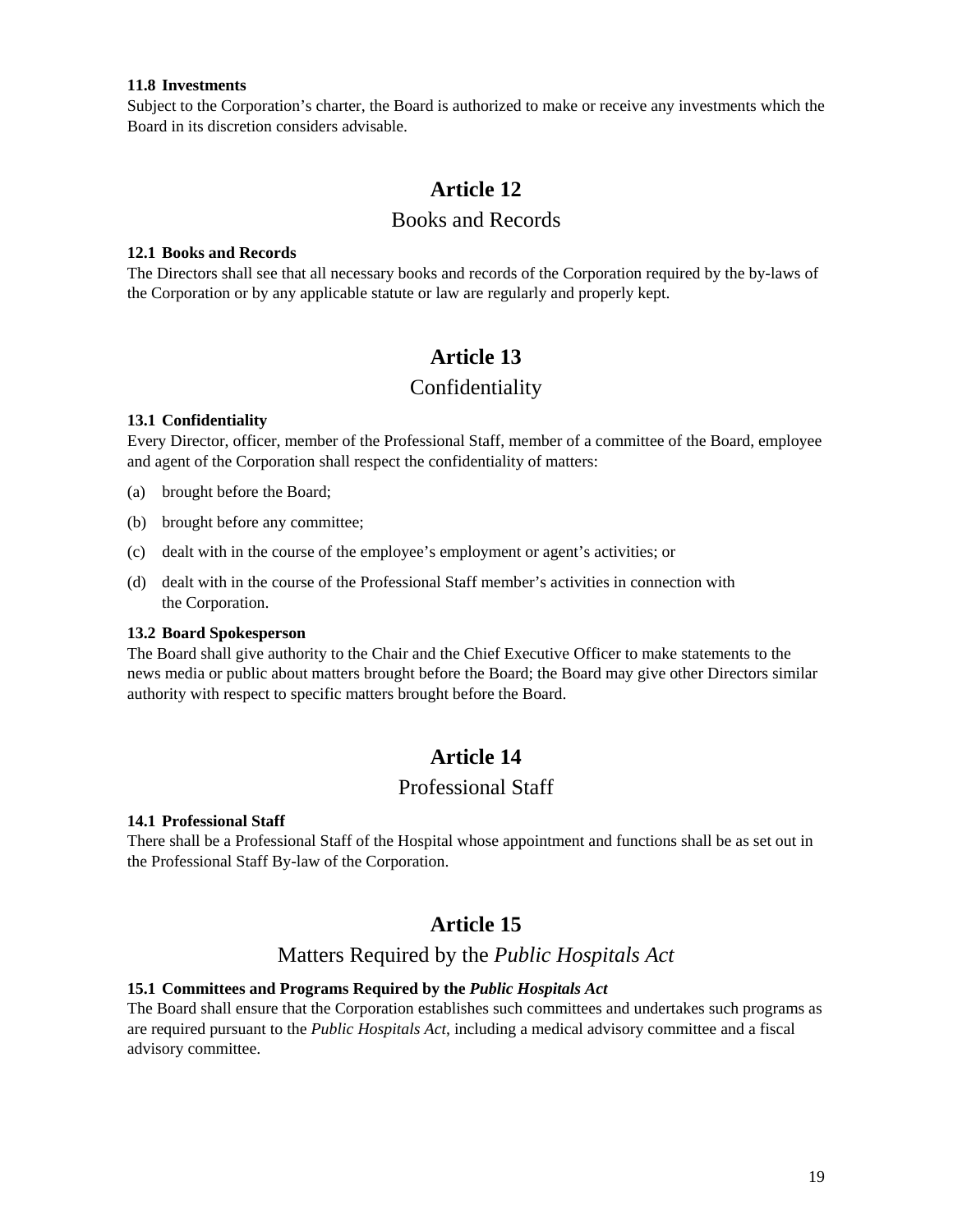### **15.2 Fiscal Advisory Committee**

The Chief Executive Officer shall appoint the members of the fiscal advisory committee required to be established pursuant to the regulations under the *Public Hospitals Act*.

### **15.3 Chief Nursing Executive**

The Chief Executive Officer shall ensure there are appropriate procedures in place for the appointment of the Chief Nursing Executive.

### **15.4 Nurses and other Staff and Professionals on Committees**

The Chief Executive Officer shall from time to time approve a process for the participation of the Chief Nursing Executive, nurse managers, and staff nurses, staff and other professionals of the Corporation in decision making related to administrative, financial, operational and planning matters and for the election or appointment of the Chief Nursing Executive, staff nurses or nurse managers and other staff and professionals of the Corporation to those administrative committees approved by the Chief Executive Officer to have a nurse, staff or professional representation.

### **15.5 Retention of Written Statements**

The Chief Executive Officer shall cause to be retained for at least twenty five (25) years, all written statements made in respect of the destruction of medical records, notes, charts and other material relating to patient care and photographs thereof.

### **15.6 Occupational Health and Safety Program**

- (a) Pursuant to the regulations under the *Public Hospitals Act*, there shall be an Occupational Health and Safety Program for the Corporation.
- (b) The program referred to in subsection 15.6(a) shall include procedures with respect to:
	- (i) a safe and healthy work environment in the Corporation;
	- (ii) the safe use of substances, equipment and medical devices in the Corporation;
	- (iii) safe and healthy work practices in the Corporation;
	- (iv) the prevention of accidents to persons on the premises of the Corporation; and
	- (v) the elimination of undue risks and the minimizing of hazards inherent in the Corporation environment.
- (c) The person designated by the Chief Executive Officer to be in charge of occupational health and safety in the Corporation shall be responsible to the Chief Executive Officer or his or her delegate for the implementation of the Occupational Health and Safety Program.
- (d) The Chief Executive Officer shall report to the Board as necessary on matters in respect of the Occupational Health and Safety Program.

#### **15.7 Health Surveillance Program**

- (a) Pursuant to the regulations under the *Public Hospitals Act*, there shall be a Health Surveillance Program for the Corporation.
- (b) The program referred to in section 15.7(a) shall:
	- (i) be in respect of all persons carrying on activities in the Corporation, and
	- (ii) include a communicable disease surveillance program.
- (c) The person designated by the Chief Executive Officer to be in charge of health surveillance in the Corporation shall be responsible to the Chief Executive Officer or his or her delegate for the implementation of the Health Surveillance Program.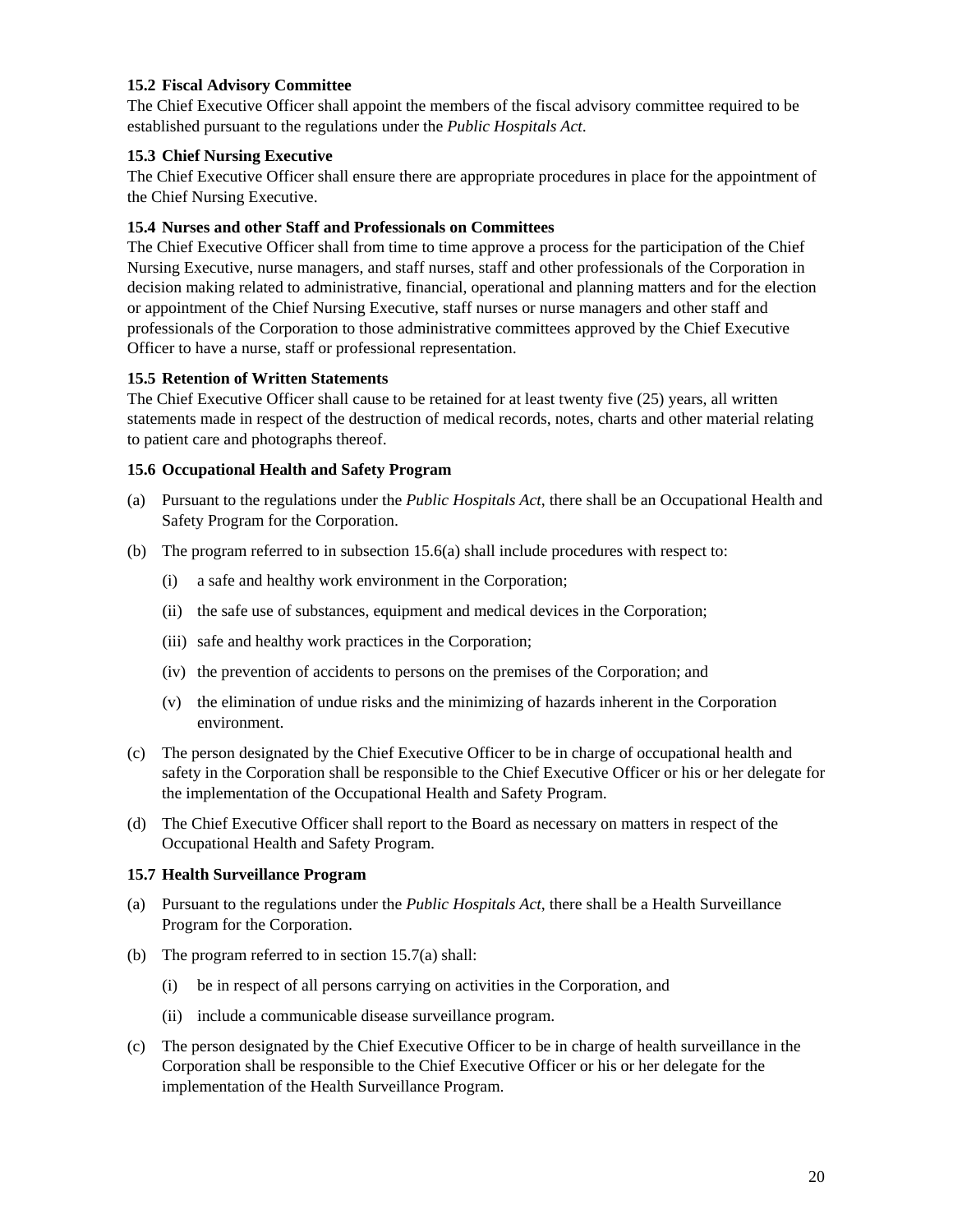(d) The Chief Executive Officer shall report to the Board as necessary on matters in respect of the Health Surveillance Program.

### **15.8 Organ Donation**

Pursuant to the regulations under the *Public Hospitals Act*, the Board shall approve procedures to encourage the donation of organs and tissues including:

- (a) procedures to identify potential donors; and
- (b) procedures to make potential donors and their families aware of the options of organ and tissue donations, and shall ensure that such procedures are implemented in the Corporation.

# **Article 16**

# Rules and Procedures

### **16.1 Rules of Order**

Any questions of procedure at or for any meetings of Members of the Corporation, or the Board, or the Professional Staff, or of any committee, which have not been provided for in this By-law or by the Act or by the *Public Hospitals Act* or regulations thereunder, or the Rules adopted from time to time by the Board or the Professional Staff Rules and Regulations, shall be determined by the chair of such meeting in accordance with the rules of procedure adopted by resolution of the Board, or failing such resolution, adopted by the chair of the meeting. *(Note: Kerr & King, Procedures for Meetings and Organizations, 3rd edition, approved by board resolution September 19, 2013.)* 

### **16.2 Rules**

The Board may, from time to time, make such Rules as it may deem necessary or desirable in connection with the management of the business and affairs of the Board and the conduct of the Directors and officers, provided however that any such Rule shall be consistent with the provision of this By-law.

# **Article 17**

# Unincorporated Volunteer Associations

### **17.1 Authorization**

The Board may sponsor the formation of an unincorporated voluntary association(s) as it deems advisable.

### **17.2 Purpose**

Such associations shall be conducted with the advice of the Board for the general welfare and benefit of the Corporation and its clients.

### **17.3 Control**

Each such association shall elect its own officers and formulate its own by-laws, but at all times the bylaws, objects and activities of each such association shall be subject to review and approval by the Board.

#### **17.4 Representation on Board**

The Board may determine a mechanism to provide for representation by the voluntary association(s) on the Board.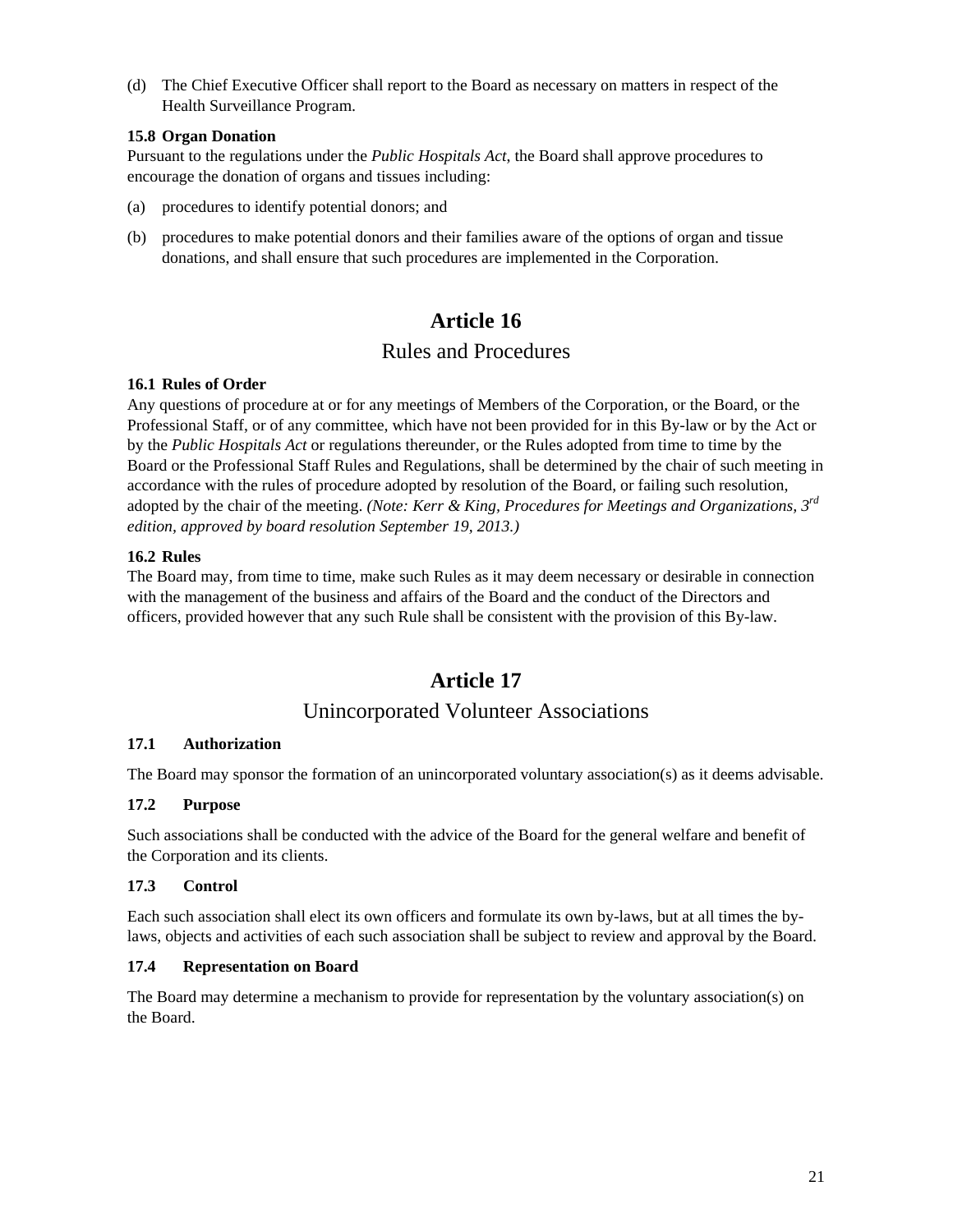### **17.5 Auditor**

- (a) Each unincorporated voluntary association shall have its financial affairs reviewed for the purposes of assuring reasonable internal control. Subject to Board approval, a review engagement is acceptable for this purpose.
- (b) The auditor for the Hospital may be the auditor for the voluntary association(s) under this Article.

# **Article 18**

# **Notices**

### **18.1 Notice**

Whenever under the provisions of the by-laws of the Corporation notice is required to be given, unless otherwise provided such notice may be given in writing and delivered or sent by prepaid mail, by facsimile transmission or by electronic mail addressed to the Director, officer, member of a committee, Member or auditor at the postal address, the facsimile number or electronic mail address, as the case may be, as the same appears on the books of the Corporation.

If any notice is sent by prepaid mail, it shall, subject to the following paragraph, be conclusively deemed to have been received on the third (3rd) business day following the mailing thereof. If delivered, a notice shall be conclusively deemed to have been received at the time of delivery, or if sent by facsimile transmission or electronic mail, it shall be conclusively deemed to be received on the next business day after transmission.

Notwithstanding the foregoing provisions with respect to mailing, in the event that it may be reasonably anticipated that, due to any strike, lock out or similar event involving an interruption in postal service, any notice will not be received by the addressee by no later than the third (3rd)business day following the mailing thereof, then the mailing of any such notice as aforesaid shall not be an effective means of sending the same but rather any notice must then be sent by an alternative method which it may reasonably be anticipated will cause the notice to be received reasonably expeditiously by the addressee.

Any person entitled to receive any such notice may waive such notice either before or after the meeting to which such notice refers.

### **18.2 Computation of Time**

In computing the date when notice must be given under any provision requiring a specified number of days' notice of any meeting or other event, the date of giving the notice shall be excluded and the date of the meeting or other event shall be included.

### **18.3 Omissions and Errors**

The accidental omission to give any notice to any Director, officer, member of a committee or the auditor of the Corporation or the non-receipt of any notice by any Director, officer, member of a committee or the auditor of the Corporation or any error in any notice not affecting the substance thereof shall not invalidate any action taken at any meeting held pursuant to such notice or otherwise founded thereon.

### **18.4 Waiver of Notice**

Any Member, Director, officer, member of a committee or the auditor of the Corporation may waive any notice required to be given to him or her under any provision of the *Public Hospitals Act*, the Act or the Letters Patent or the by-laws of the Corporation, and such waiver, whether given before or after the meeting or other event of which notice is required to be given, shall cure any default in giving such notice. Attendance and participation at a meeting constitutes waiver of notice.